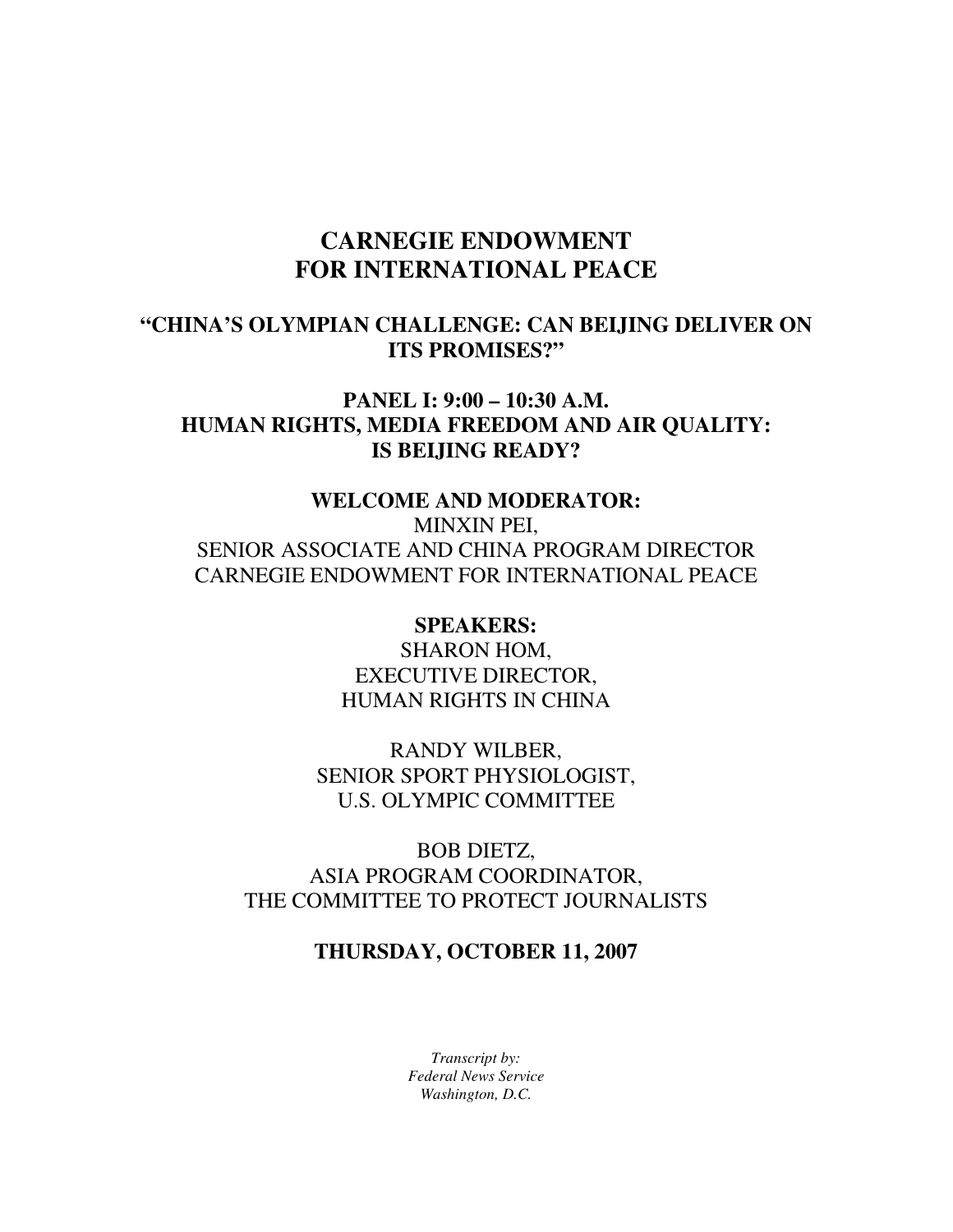MINXIN PEI: Good morning. I'm Minxin Pei, the director of the China Program. I'm one of the organizers of this event. I have received help from many people, especially Sharon Hom. Even though she is listed only as a speaker, she should be given a lot of credit for thinking through the issues and helping me pick the speakers. I also want to thank Josh Kurlantzick, my friend and colleague, who recommended many of the speakers today.

Now, China, as we all know, will hold the Olympics in about 10 months' time. This is, as they say, history's biggest coming-out party for a country, especially a country of 1.3 billion people. But the challenge is enormous. In bidding for the Games, China has made explicit and implicit promises, and 10 months before the Games are supposed to start, I think we should take stock to see where China is, what the challenges are for China. We could not have a better panel than this one.

Sharon Hom from Human Rights in China, and one of the most, in my book, knowledgeable observers of human rights conditions in China. I recommend the publication of "Human rights in China: China Rights Forum," which is very objective, detailed analysis of human rights development in China.

Then to my immediately left is Randy Wilber, who is a specialist on air quality. I don't know the exact title, but he of all of the people I have contacted, knows the conditions on the ground and in the air in Beijing better than anybody I can think of. He just got back from China, so he has first-hand information on how the air in China is, how good, or how bad, and whether it will be a serious problem for the Games in August next year.

Then the last speaker will be Bob Dietz, who is from the Committee to Protect Journalists, and their report, "Falling Short," is really a very thorough, carefully documented study on the issue of press freedom in China. And I think press freedom is one of the key ingredients for making a successful Olympics game. So Bob will focus on the issue of press freedom in the context of the Olympic Games.

So each speaker will have around 15 minutes, and we will have time for questions after their presentations. So Sharon will start.

SHARON HOM: Good morning. and thank you, Minxin, for that very generous kind introduction and plug for the journal. I have the challenging lead-off task--what I will focus on are the Beijing promises, reference recent positive developments, and highlight some key human rights issues. I will leave to Randy and Bob's presentations to cover in greater detail the media press freedom and the environmental issues, but I of course will touch on them because they are absolutely part of the human rights challenges that China is grappling with at the moment. But first let me make two general observations: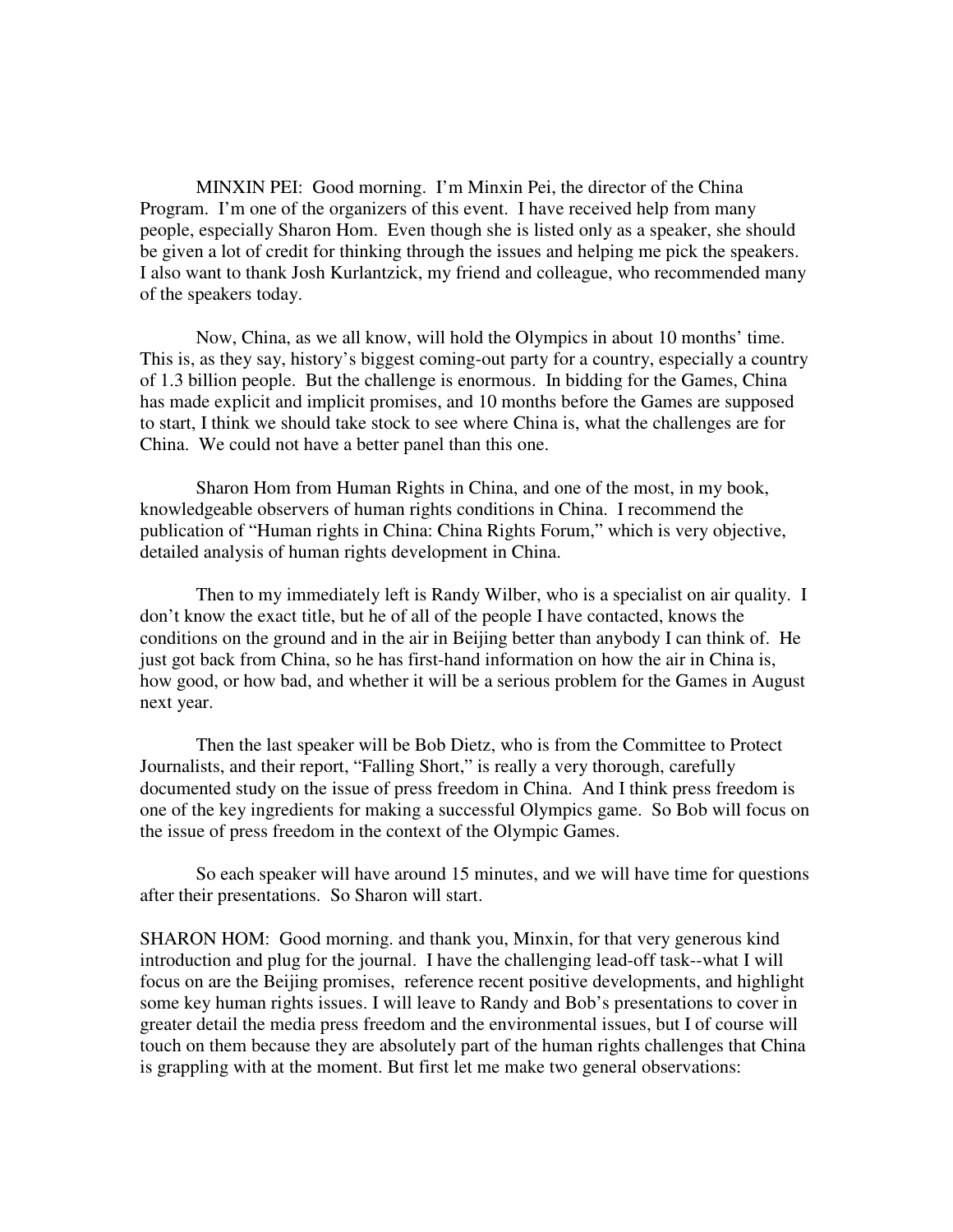The title of our panel, "Can Beijing Deliver on its Promises?" uses the verb "can" which raises the issues of possibility or likelihood of delivery. . Certainly there is a great deal of official effort currently on trying to deliver or at least presenting to the world these efforts. In the final count-down to 2008, recent media op-eds and public discussions, have invoked past Olympiads-- Tokyo (1964), Seoul (1988), Mexico City (1988)-- both as examples of significant improvements in human rights or raising of international status for past host cities that also presented human rights concerns. In Mexico City, the military opened fired on student demonstrators 10 days before the opening of the Games. Seoul was not exactly the bastion of democracy at the time, and for Tokyo the Olympics was its big international coming-out party. So these past Olympic Games have been invoked as precedents that, yes, the Olympics can be a lever for greater opening, democratization, political reforms, and greater integration into the international community.

However, on balance –I don't think these are really good precedents. To state the obvious--China is not Mexico, Japan, or South Korea. China and the IOC also protest that the Olympics are not about politics, but about sports, despite the fact that the history of the Olympic Games reflect not only past politicization of the games, but also the ways in which the games were absolutely not able to isolate itself from the challenges of the times, whether it was Nazi Germany, or the social unrest of each respective host country,– the games were always located culturally, historically, and politically. So the real question facing the IOC -- since we don't choose the times we find ourselves in-- is what it will do with this time and the challenges of 2008

Secondly, the Olympics promises as far as we can understand from what's been disclosed, are complex and technical, particularly in the environmental area, (e.g. includes air quality standards and benchmarks). So it may be more accurate to pose the question as to what extent China delivers on its Olympics promises, measured along a range, as a scale, and as part of an ongoing process of meeting China's international obligations such as trade, environment, and human rights obligations as a member of the international community. So how and whether China is meeting those obligations, remain challenges.

These are also questions and issues which will not be resolved by 2008. However, the time frame for addressing these questions is now, yet must also look beyond 2008. As we look ahead, what will be the legal and technology platforms left behind? What reforms will be lasting, what will not be sustainable? Even with a sunset date like the regulations for foreign journalists, is there a way that these can bootstrapped beyond the Olympics, and secondly, moving away from double standards and extending it to domestic journalists and media as well.

There are real costs to the answer to this question of whether China delivers, is delivering, or can deliver on its Olympics promises. There are real costs, something like \$35 to \$40 billion that is being spent on infrastructure and environmental improvements, costs for the specific venues. There are also human investments – in many cases for the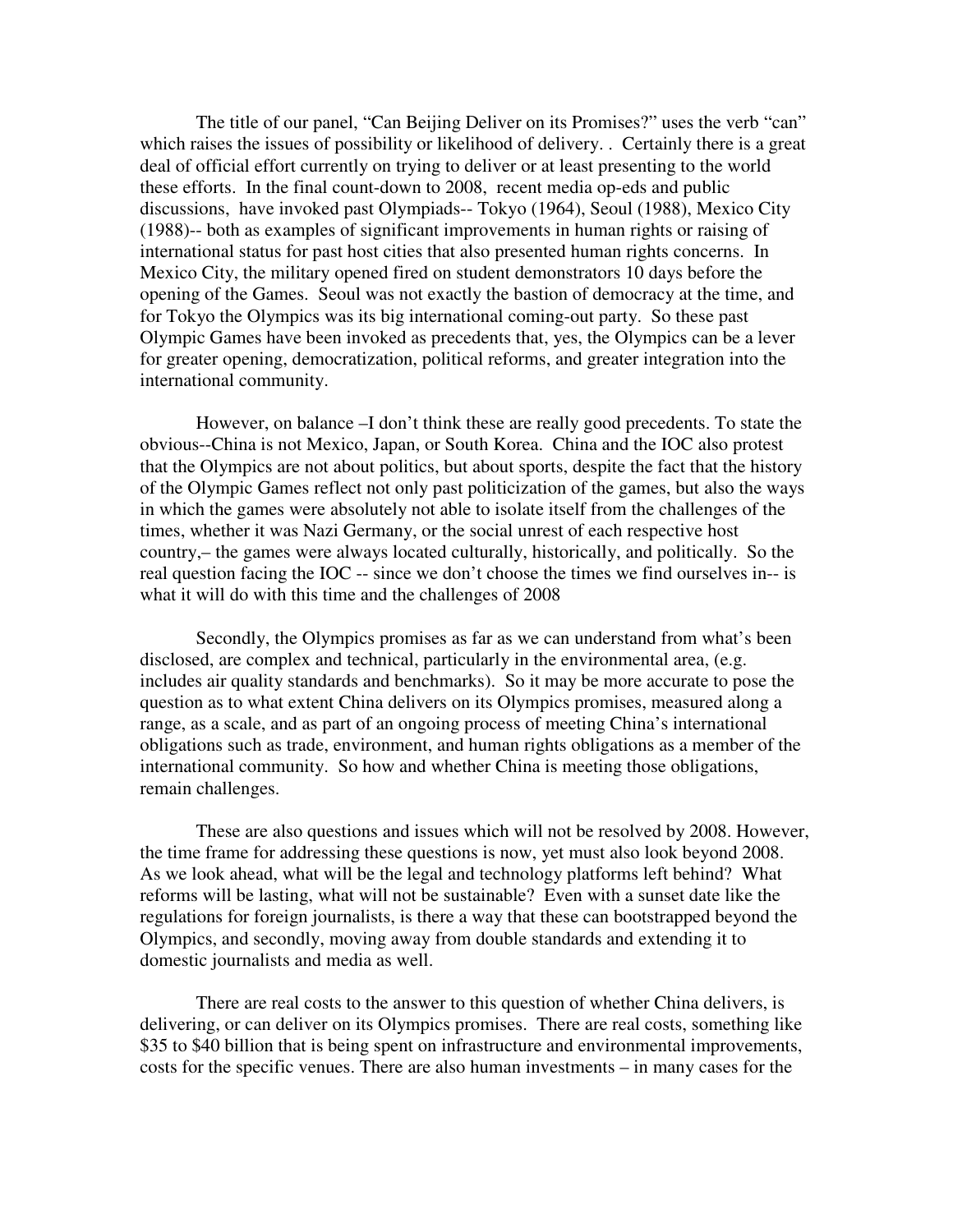athletes, lifetimes of preparation for this opportunity to come home with the Olympics gold.

There are also political and social costs, that is, even if, or especially if China actually delivers on all of these promises which were set forth in their bid to host the Games. Ironically, if Beijing actually delivers on its promises for example, related to media access, richer content and greater access to the Internet, the Chinese authorities would actually face political costs of having their social and political control weakened by this greater information flow.

#### Selection of and obligations of a host city—

It's very difficult to be selected as a host city. Beijing didn't succeed on its first bid. The process is a very complex bureaucratic process, particularly after the Salt Lake City scandal that exposed massive corruption and bribery in the bidding process with millions of dollars in some cases were given as gifts, travel, scholarships, vacations, and other kinds of perks to IOC members. After the Salt Lake City scandal, the IOC implemented new bid procedures aimed at introducing greater transparency and accountability back into the Olympics movement and specifically into the host city selection. An Ethics Commission, was also established, but currently appears to be focused on doping, anti-doping, and some conflicts of interest cases. There was at least one human rights complaint filed –a petition alleging torture of one of the Olympic team athletes by Iraq.

Interested cities express interest in hosting by first applying to be an applicant city. The candidate cities are selected from these applicant cities. Candidate cities are required to make presentations to the IOC Executive Board, submit a candidature file, and host an IOC site visit. One of five candidate cities-- Osaka, Paris, Toronto, and Istanbul—Beijing was selected at the IOC session in Moscow in 2001. Throughout the process, in its applicant city file, the full candidature file, oral presentation, and finally, most importantly, in the detailed, technical, host-city contract, Beijing made specific commitments it would honor if selected as the host city.

However, getting a copy of the host city contract is quite difficult. HRIC sent a letter, in September 2007, requesting disclosure of the host city contract. We pointed out that in light of the IOC's concerns about managing "reasonable expectations," greater transparency, assessing progress, it's very hard to assess reasonable expectations and progress if the key document that lays out the legal obligations in each of the respective areas of technology, social and economic development, the environment, and a free and open Olympics, is not made public.

To give you some sense of how this is so out of synch with recent developments, since the Salt Lake City scandal in 1998, all the Olympic host cities-- Salt Lake City, Nagano, Sydney-- though not required to, have all, made publicly available their host city contracts in the interest of greater transparency. Even London (2012 Host City), has made their city contract publicly available. So the one city that has not made its contract publicly available is Beijing.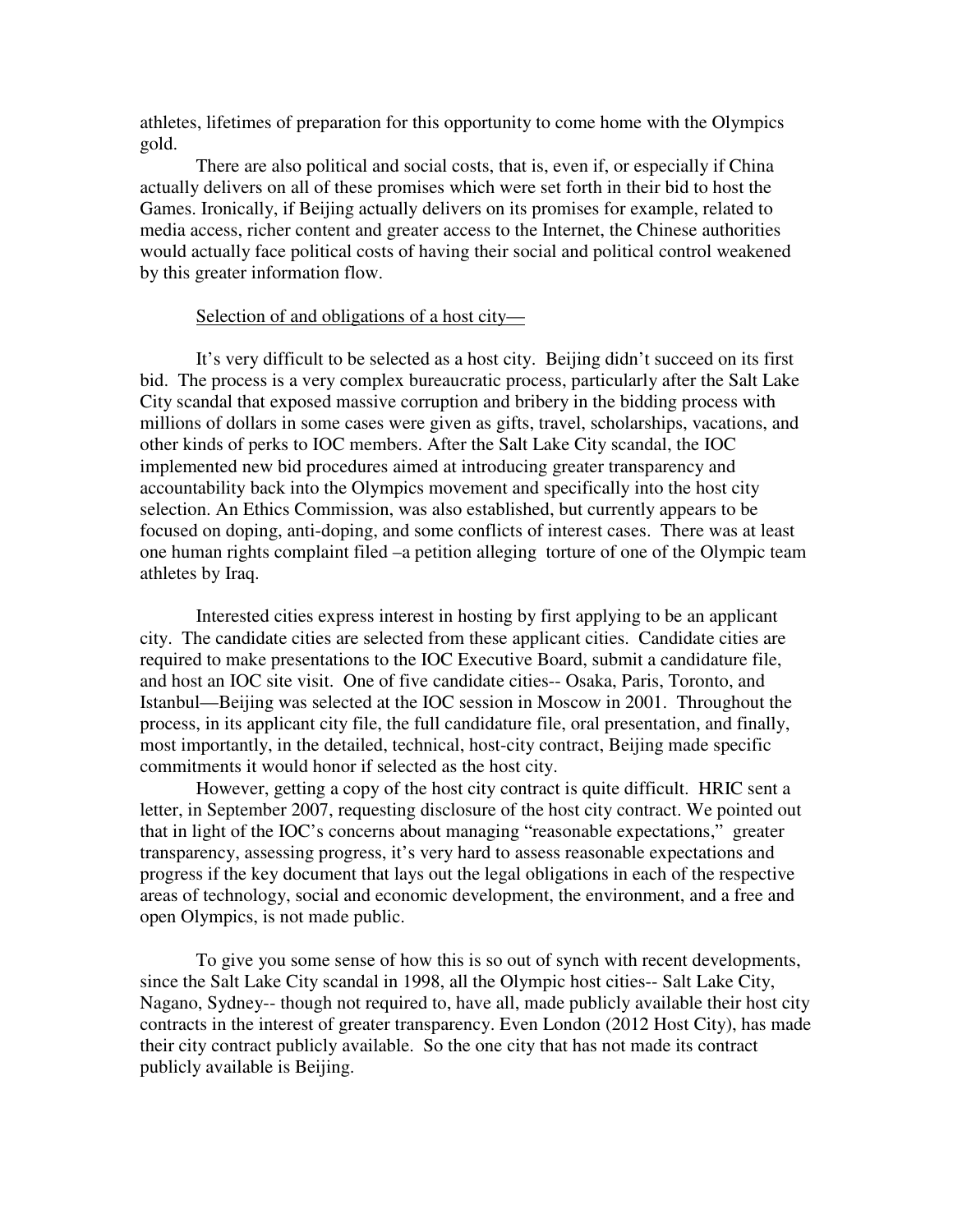With less than one year remaining, it is very difficult to do a really full assessment of the compliance or the implementation of the host city promises since we don't have the city contract. What we do have, however, is the Beijing Action Plan (March 2002) prepared and issued by the Beijing, which can reasonably be assumed to reflect its bid and candidature file.

 The Beijing Olympic Action Plan lays out the overall guidelines and plan for the preparations of the Olympics shaped by the idea of "New Beijing, Great Olympics" with emphasis on "Green Olympics," "High Tech Olympics," and "People's Olympics" as the key to successful Games. The 2002 Olympic Action Plan, also includes specific standards, such as technical environmental standards, to which Beijing would hold itself accountable in governance and construction of venues and increasing social and economic development.

The high-tech cluster references enhancing information services and making them available to all, "enriching content," and access to the Internet. Both the Olympic Charter and the candidature application require clear commitments that there will be no obstacles to journalists covering the Olympics. So under the rubric of a free and open Olympics, .full access by journalists must be respected. So those are the promises: people's Olympics, green Olympics, high-tech Olympics, and a free and open Olympics. Recent developments and human rights issues

The fairly substantial investment in Olympics preparation and infrastructure can be viewed positively, in the sense that resources have been deployed to address some of the environmental problems. However, the infrastructure investment in Beijing and to a more limited extent Qingdao, for the sailing events, will not really benefit the vast majority of China's people, who are not living in those urban coastal areas or even those two cities.

Secondly, there has been some improvement and positive developments with respect to expanded access by foreign journalists. Yet, as I'm sure Bob will talk about, the actual access has not been as open. The foreign journalists based in Beijing have recently conducted a survey of their own colleagues, documenting numerous incidents where foreign journalists, despite the regulations, have encountered obstacles in their reporting activities.

Third, in the area of criminal justice, there have been death penalty reforms announced, including the reversion of the review of all death penalty decisions to the Supreme People's Court. Under the 2007 rhetoric of killing fewer, killing more cautious The state media is reporting a decrease in executions; however that's difficult to assess since national statistics on death penalty executions are classified at the highest level under the State Secrets system

So it's hard for us to say whether has been a decrease if the benchmark numbers and current statistics are classified. There is some interesting speculation that since state media is claiming a decrease, that means there's going to be some pressure to actually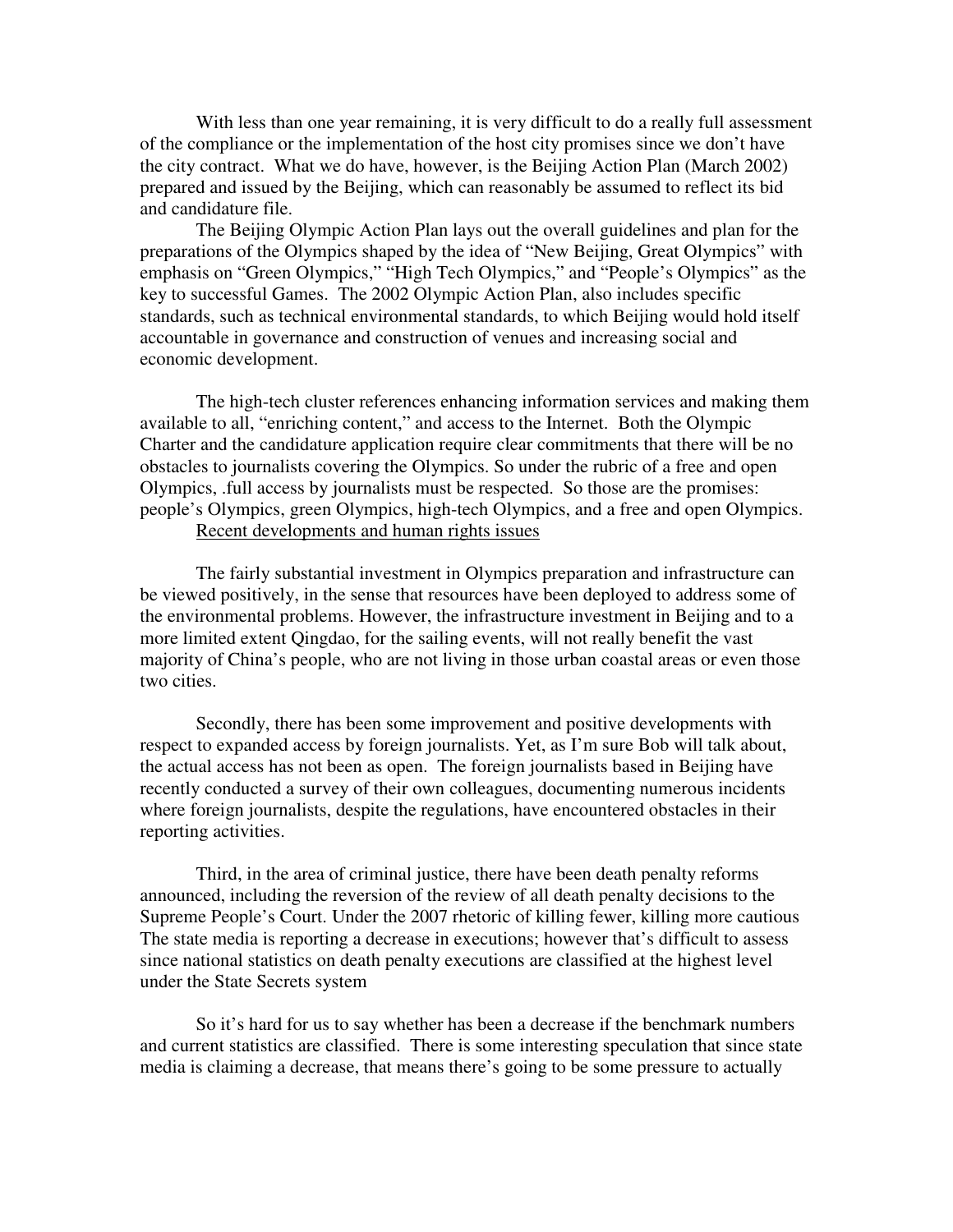release the high numbers from the past precisely so they can say, there's been a decrease now.

There have been strengthened environmental efforts, which I'm sure Randy will also talk about, including increased spending, introduction of economic incentives and punishments, introduction of environmental impact assessments, and fines. But there remains major implementation difficulties.

The other inter-related human rights problem is a cluster of information control, surveillance, censorship, and crackdown on media and press freedom. This cluster of human rights challenges goes to the heart of both our understanding of the human rights situation and also hampers both China and the international community's efforts to develop an accurate analysis and assessment as well as sustainable, effective solutions.

We cannot develop solutions without information. HRIC released this past June a major report*, State Secrets: China's Legal Labyrinth*.. It's over 288 pages, so I won't recap it for you here, but it's available on our website – www.hrichina.org. We are also now producing short briefing pieces from the report targeted at helping different audiences understand the implications for them-- HRIC recently presented a briefing in Brussels and focused on the EU-China human rights dialogue benchmarks and linked these to specific examples of classified information. Our presentation underscored one reason the dialogue is not getting enough traction- -- the types of information necessary to address, assess, or evaluate any progress—are classified.

One interesting note—on June12, the morning that the HRIC State Secrets report was launched-at the weekly press briefing for foreign journalists, the Chinese ministry of Foreign Affairs official was asked for this comment on the report. He responds by challenging whether there was any country in the world that did not have state secrets. Our report addresses this clearly: every country has state secrets and national security concerns and laws. The real question is, what is the regulatory structure? Is it accountable? Are there procedural protections? Is there an independent functioning judiciary to review decisions?.

Information control is at the heart of all the other problems, including the lack of accountability and transparency in governance. This is particularly important as we talk today, because next week is the opening of the  $17<sup>th</sup>$  Party Congress. And as you can see already, the tightening of control, the roundups, the crackdowns on lawyers, on journalists, on petitioners, on activists, on grassroots activists, all of this is intensifying. and is not a good sign. Yet, the official tightening of control in the lead-up to the  $17<sup>th</sup>$ Party Congress must be juggled with efforts to present an open and welcoming face to the international community in the final one-year count-down to the Olympics. Yet, it must maintain domestic, social and political control because that's the key imperative.

And that's what I meant by political costs. If the Olympics host promises – especially a free and open Olympic or People's Olympics--are even partially fulfilled , one of the social and political costs for the party will be a loosening of control. If there is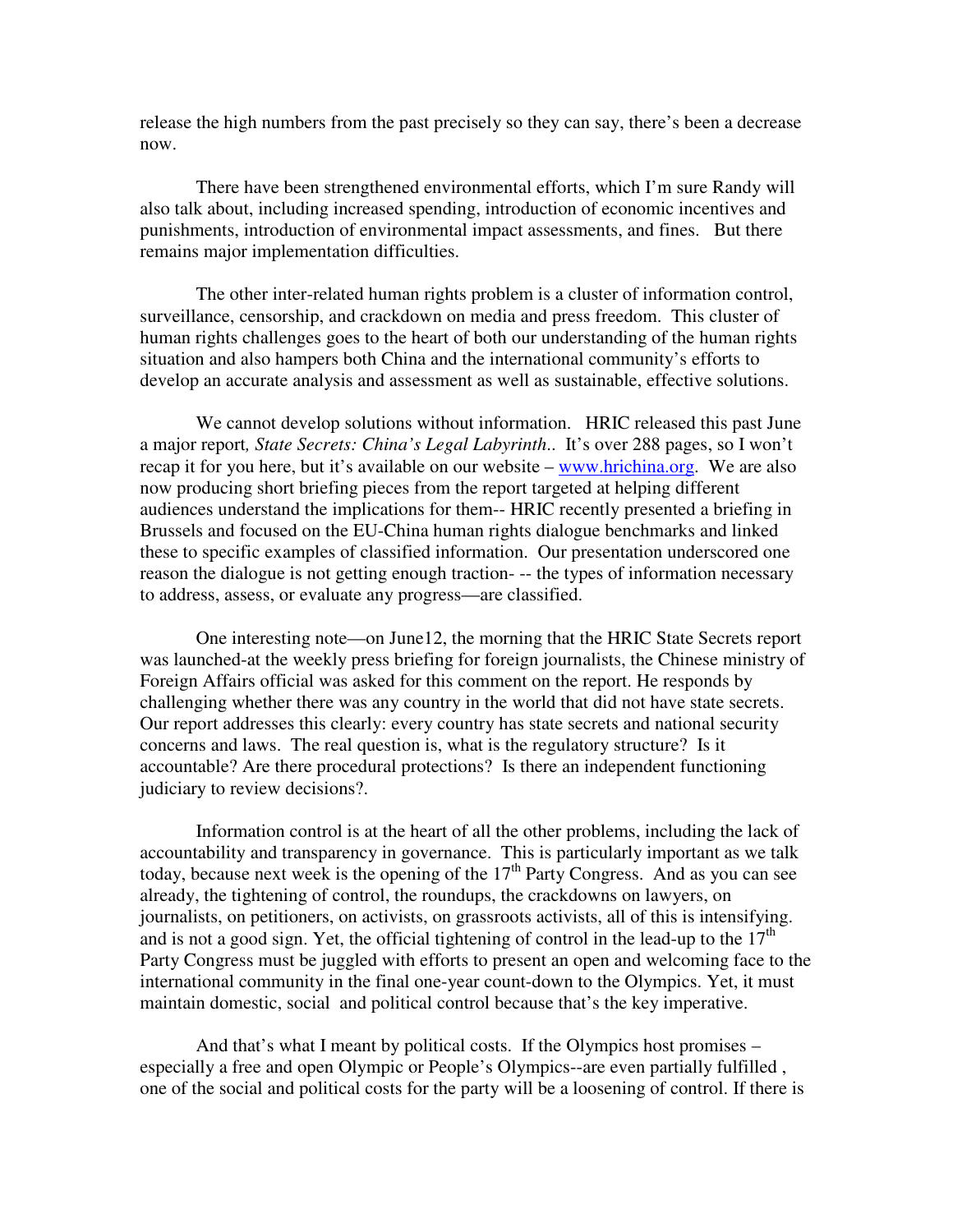open media access, greater information flow, this fuels the very networks, the civil society groups that are forming-- the organized development that the authorities fear the most –that's why the crackdowns are intensifying—to send a chilling message to those who mobilize and organize—beyond individual expression or action. The ongoing crackdown on Falun Gong is a good example.

So one of the social and political costs of delivering on all its Olympics promises, actually, could be viewed by the authorities as quite damaging to their maintaining political control.

Finally, China's problems, the problems that China is grappling with are going to be and in fact, are, the region and the world's problems. The most recent high profile consumer cases including everything from toothpaste, pet food, seafood, toys (made by Mattel and Toys "R" Us), et cetera, illustrate one important point: The lack of transparency and accountability will affect the rest of the world. Pei Minxin has written an excellent op-ed piece looking at the damage to the made-in-China label.

Corruption, lack of transparency, and this whole mentality driven by market greed —is this marketization with Chinese characteristics? These systemic and structural weaknesses are also impacting China's ability to be the kind of international leader it wants to be and that it needs to be.

Let me end by sharing some of the critical voices growing inside China that we have presented in the most recent issue of our journal—*China Rights Forum* that focused on the Olympics. With the fanning of strong nationalism, when China decided to bid again to host the Games, you didn't hear any loud public voices of criticism. That is not the situation now. The domestic protests and criticisms of the Olympics are growing In June 2007, over 10,000 people, mostly farmers in Fujin City, Heilongjiang Province, signed a petition titled "We want human rights, not the Olympics.

In August 2007, more than 40 mainland activists and intellectuals signed an open letter - addressed to Chinese leaders and the international community – called "'One World, One Dream' and Universal Human Rights," proposing measures to end human rights abuses and calling for the release of prisoners of conscience before the Olympics. An anonymous blogger set up a blog in August on Bullog, a popular discussion site, called "Beijing Olympics: I don't support it." The blog received lots of supporting comments and criticism about the lack of public discussion over the Olympics. It was later revealed that the anonymous poster was Chinese Sports Illustrated reporter and Sohu and Sina blogger Guan Jun (aka Gua Erjia) who said he started the blog "to let the outside world know that China does not only just have one voice." His blog was shut down

An Internet essay in 2004 entitled "Beware of the Gold Medal Ruse," argued that the shocking figure for the 'cost' of a single gold medal was 700 million *yuan* (\$87million). The author based his figures on the annual budget of China's General Administration of Sports and the number of gold medals won by the Chinese team in Athens. Although his figures and methodology may be questionable, official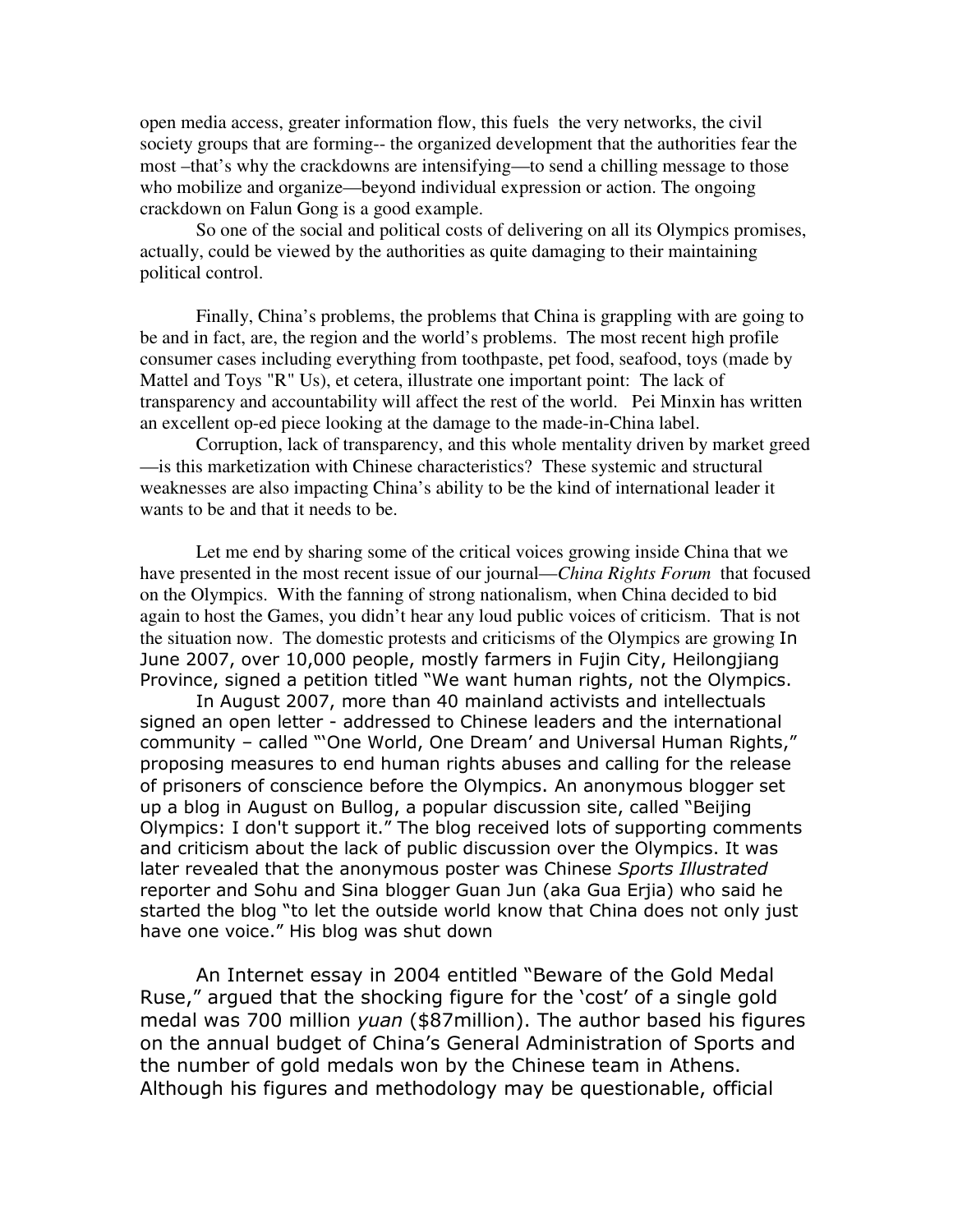figures still revealed astounding expenditures in the face of other pressing social needs.

Ai Weiwei, the Chinese artist who worked with the Swiss architects Herzog and de Meuron, who designed the Olympic stadium, has now said publicly, I want nothing to do with Olympic propaganda, and he's attacked the "disgusting political conditions in the one-party state. " So there are growing critical voices. We hope that the Chinese authorities will listen to the voices of its own people that are raising serious, important issues. Responding to these issues in a transparent, effective way will be good for the country, will be good for these issues, and will be good for the Olympics. Thanks.

MINXIN PEI: Thank you very much, Sharon. Randy?

RANDY WILBER: And do we have a laser pointer, too? That's okay. I'll get started.

MINXIN PEI: We don't. We're low tech.

MR. WILBER: That's okay. Good morning, ladies and gentlemen. Thank you for being here. I want to thank the Carnegie Endowment for International Peace for your kind invitation to be here, and particularly to Minxin, and also to Doris for all of her help in logistics, and getting me here in Washington, D.C., this morning.

A little bit of background about myself: I'm out of Colorado Springs, United States Olympic Training Center, I've been there for 15 years. We're located at the base of Pike's Peak (14, 115 ft). Colorado Springs is about 6200 feet in elevation. I'm trained as an environmental exercise physiologist. Essentially, anything that has to do with altitude, heat, humidity, cold, air pollution, jet lag and its effect on Olympic athletic performance, I'm very involved with.

I've been given the daunting task of first, assessing what we're up against in Beijing in terms of heat, humidity, and air pollution, and second, and more important, to help prepare Team USA athletes to compete in such challenging environmental conditions.. So my outline today will cover these topics: first, a quick tour of Beijing. I know most of you have been there at some time, but relative to where the Olympic venues are, I'll briefly go over that. Then, I will speak a little bit about heat and humidity. Most of my presentation will focus on the topic of air pollution in Beijing. I doubt that I will have time during my presentation to speak about strategies that we have implemented for Team USA athletes to deal effectively with heat, humidity, and air pollution. However, hopefully during the Q&A and discussion, I can come back to those and highlight a few.

This map shows the three main Chinese cities where the Olympics will be contested. First, Beijing, with a population of between 13 and 15 million people, depending on which source you read. Beijing is located on the north China plain, at a latitude that is very similar to Philadelphia, Pennsylvania. Down the east coast is Qingdao, where the sailing events will be contested. In Qingdao, the primary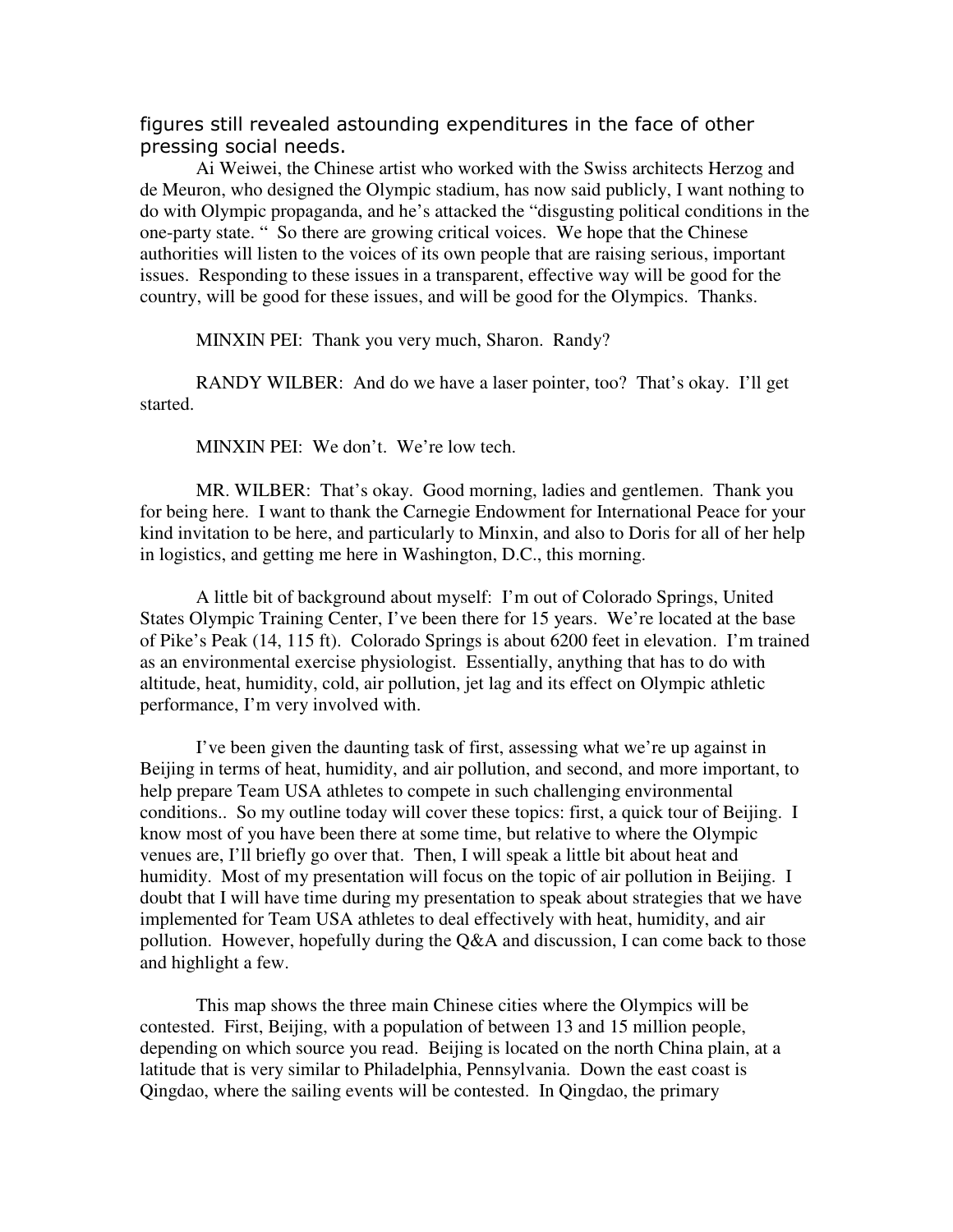environmental issue may be water impurity, as opposed to air pollution. Further down the east coast is Hong Kong, and due to quarantine issues, the equestrian events will be held there instead of Beijing.

This satellite image shows the topography of Beijing and surrounding area quite well. The central city itself is relatively low, located at about 180 ft (55 m) in elevation. And it is flat as a table. As you move north outside of the city, you get into an area of foothills around the Ming Tombs and Great Wall. Essentially you have the topography of an inverted U. It's a very similar topography to Los Angeles and that comes into play in the summer when the winds are primarily out of the south, blowing the pollution up against the northern hills and thus trapping it within central Beijing.

Using the Forbidden City and Tiananmen Square as a reference point, I'll quickly take you around Beijing and show you where the Olympic venues are. The heart of the Olympics will be in the northern part of the city, in the Olympic Green area. And here, you can see an artist's rendering of that area with the unique "Bird Nest" Olympic Stadium on your right, which will be the site of Opening and Closing Ceremonies, as well as track and field. The cube-shaped structure to the left is where the swimming events will be contested. Then moving north will be venues for gymnastics and several other major Olympic sports that you can see highlighted here in yellow text. In the top left of this artist's rendition of the Olympic Green area is the location of the Olympic Village, which will be very close to a large "green space" comprised of parks and acres of trees, shown here at the top of the slide.

Moving across Beijing in a counter-clockwise direction from the Olympic Green, we have the University District, where several of the indoor Olympic sports will be contested, including the ones that you see here such as wrestling and volleyball.

Moving all the way to the western part of Beijing is the Western District, which is a heavily industrialized area where air pollution is relatively high. The Western District will host outdoor Olympic events, primarily. All of the cycling events will be held here, as well as baseball, softball, and the indoor venue for basketball.

Moving eastward, we have the Eastern District, which includes both the "original/old" embassy zone, as well as the "new" embassy zone. The Eastern District will host a mix of indoor and outdoor Olympic events.

Way outside the city (at the very top of this slide), you can see the Northern Outlying venues. Just north of Beijing National Airport is the Shunyi Canoe and Rowing venue. It will also serve as the venue for a new Olympic event, 10-km open water swim, and event that can be described as a "swimming marathon", taking about two hours to complete. Directly north of the Olympic Green is the area of the Ming Tombs where triathlon will be contested. You see a picture of the Ming Tombs Reservoir in this slide. The triathlon swim event will be contested there. For both of these natural water venues, water purity may be an issue. We have recently completed a thorough analysis of the surface water at the Shunyi Basin and Ming Tombs Reservoir.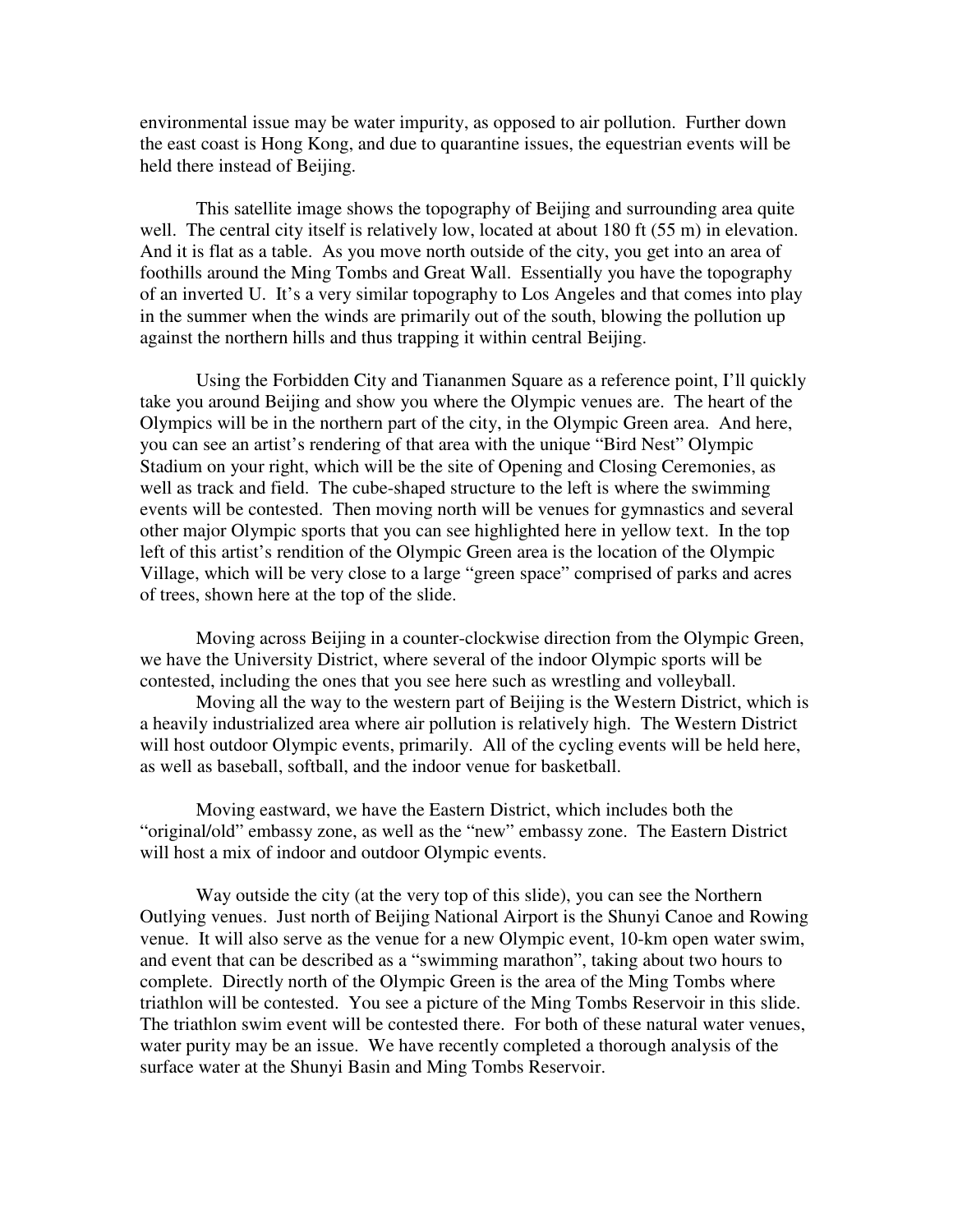Finally, the last venue I'd like to show is the marathon course. With the information we have at present from BOCOG, the start of the marathon will be in Tiananmen Square and will loop south through the Tiantan Park area and then wind through the city streets north to the University District, where it will then turn eastward and head toward the Olympic Stadium for the finish.

Transitioning now to the topic of heat and humidity in summertime Beijing. I'll preface this section by mentioning that the Olympic Games will be contested from August 8-24, and the Paralympic Games will be contested from September 6-17.

This slide shows historical data for heat and humidity in Beijing during August 1951 to 2006. I'd like you to focus your attention on the data shown in red. You can see that the average maximal temperature in Beijing in August is typically in the mid 80s Fahrenheit, but it may soar as high as 101 degrees Fahrenheit.

However, I think the key environmental characteristic in terms of Beijing's heat and humidity pattern is what you see in the third highlighted panel --- relative humidity. In comparison, Athens 2004 was hotter; it was typically in the mid to upper 90s, but it was a dry Mediterranean climate pattern where the relative humidity was in the 30% to 40% range. The message I'm sending American athletes now is, don't get so wrapped up in air pollution that you forget about heat and humidity. And I can guarantee you that many athletes, even African athletes, will come unprepared for the heat and humidity conditions. This will be especially evident in the endurance-based events like the marathon. Hopefully, Team USA athletes will be prepared to compete well in the heat and humidity. We are working hard to ensure that.

This slide shows the "heat index". For those of you not familiar with the heat index, it is simply an objective method for showing the combined effect of heat and humidity on human health and performance. It is a similar concept to the "wind chill factor", except that it applies to heat and humidity. Across the top x-axis is "relative humidity" and down the left y-axis is "ambient air temperature". For any given combination of heat and humidity, we have a heat index value. For example, a typical day in Beijing (temperature in the mid-80s, relative humidity near 80%), it will "feel like" 95 degrees Fahrenheit, as shown in the small black box here. Using the scale on the right, you can see that a heat index of 95 degrees Fahrenheit puts an ordinary person in a zone that requires "caution" when engaging in exercise. For an elite athlete trying to win an Olympic medal, you can assume that the same heat index would put them into an "extreme caution" zone. In summary, I believe that heat and humidity will as big a factor, maybe a bigger factor, than air pollution in affecting endurance performance during the Beijing Olympics.

Transitioning now to our main topic --- air pollution and its effects on athletic performance. The next four slides don't really need a description. I will preface these four images by saying that I took them over a four-day period in late August 2006 (August 21-24) at the same time of day, approximately 7:00 AM.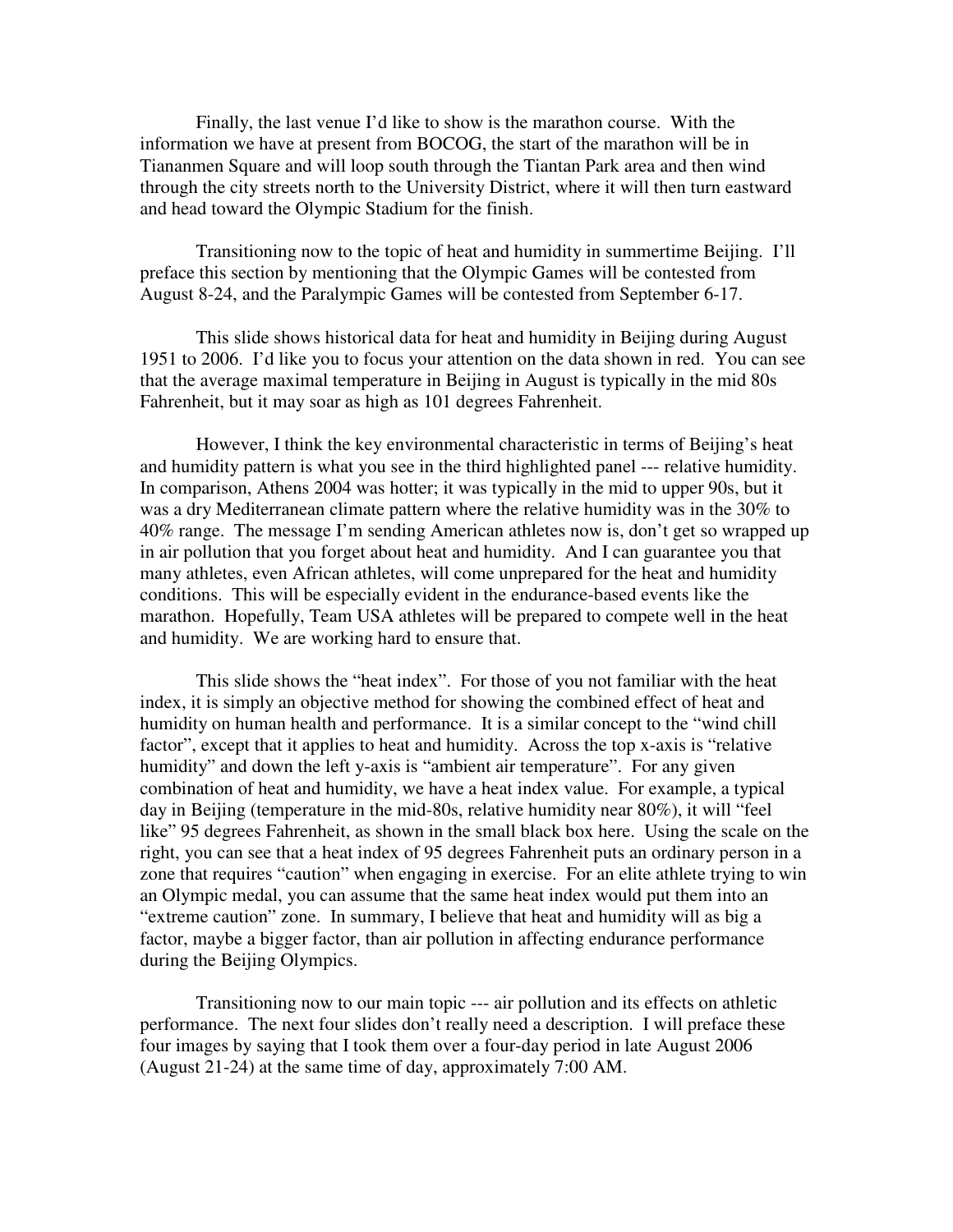The first of the four images shown here is what I saw from my hotel room at 7:00 AM on Monday 21 August. In several trips to Beijing, I had never seen these hills located to the north outside the city. The previous day was Sunday, and we had a steady, gentle breeze move through the area and sweep a lot of the air pollution out of Beijing. Also, there was a bit less automobile congestion in the city on Sunday.

As you can see in this second slide shot on Tuesday 22 August, the air pollution had built up to the point where you have lost the northern hills as a visual reference point, and now you must use the little orange building in the foreground as a reference. The third slide shot on Wednesday 23 August shows significantly more air pollution. This third slide represents, in my opinion, what a typical day is like in Beijing based on several trips I have taken there over the past two years. The fourth slide was taken on Thursday 24 August. You can see that the air pollution is so thick that you can no longer see the little orange building that previously served as our visual reference point.

This slide shows one of the instruments I used to measure air quality on several previous trips to Beijing. You can also see the five primary pollutants that were measured: carbon monoxide (CO), nitrogen dioxide (NO<sub>2</sub>), sulphur dioxide (SO<sub>2</sub>) ozone  $(O_3)$ , and particulate matter less than 10 microns (PM<sub>10</sub>). As a reference, a single human hair is approximately 75 microns, so  $PM_{10}$  includes relatively small particles of dust that get deep into the airways and lungs. I'll go through each of these five major pollutants in the next several slides, identifying the primary sources of each pollutant, as well as their impact on health and athletic performance.

First, we will look at CO. The primary source of CO is automobile exhaust. You've probably aware of the exponential increase in automobile ownership in Beijing over the past few years and simultaneous exponential increase in automobile exhaust. In this slide, you can see an image of the traffic you would expect to see on Ring Road throughout most of the day. You can see that it's almost bumper-to-bumper across several lanes. Also, you can see that there are no large, tractor-trailer trucks driving on Ring Road 3. The reason is that large trucks are restricted from driving in Beijing during the normal day and may only enter the city limits between 10:00 PM and 6:00 AM. Trucks are restricted for two reasons. First, to reduce vehicular emission of CO. Second, to prevent gridlock. Unfortunately, because the trucks are allowed into the city at night, the buildup of CO remains relatively constant and prevents overnight dissipation.

The major health/performance impact of CO, as I think you know, is that it competes with oxygen binding to hemoglobin and reduces oxy-hemoglobin saturation, and in excessive amounts is lethal. This slide shows CO data that I collected in central Beijing with the help of some colleagues at the USOC as well as US government sources. I'll describe the format of the slide because the other four pollutants I present will be shown using the same format. This bar graph shows CO data collected during the third week in August and the second week in September. The red bar shows the CO level for Beijing quantified based on an 8-hr average. The blue bar shows the CO level for Athens (2003-2004) and the yellow bar shows the CO level for Los Angeles (2006). Finally, the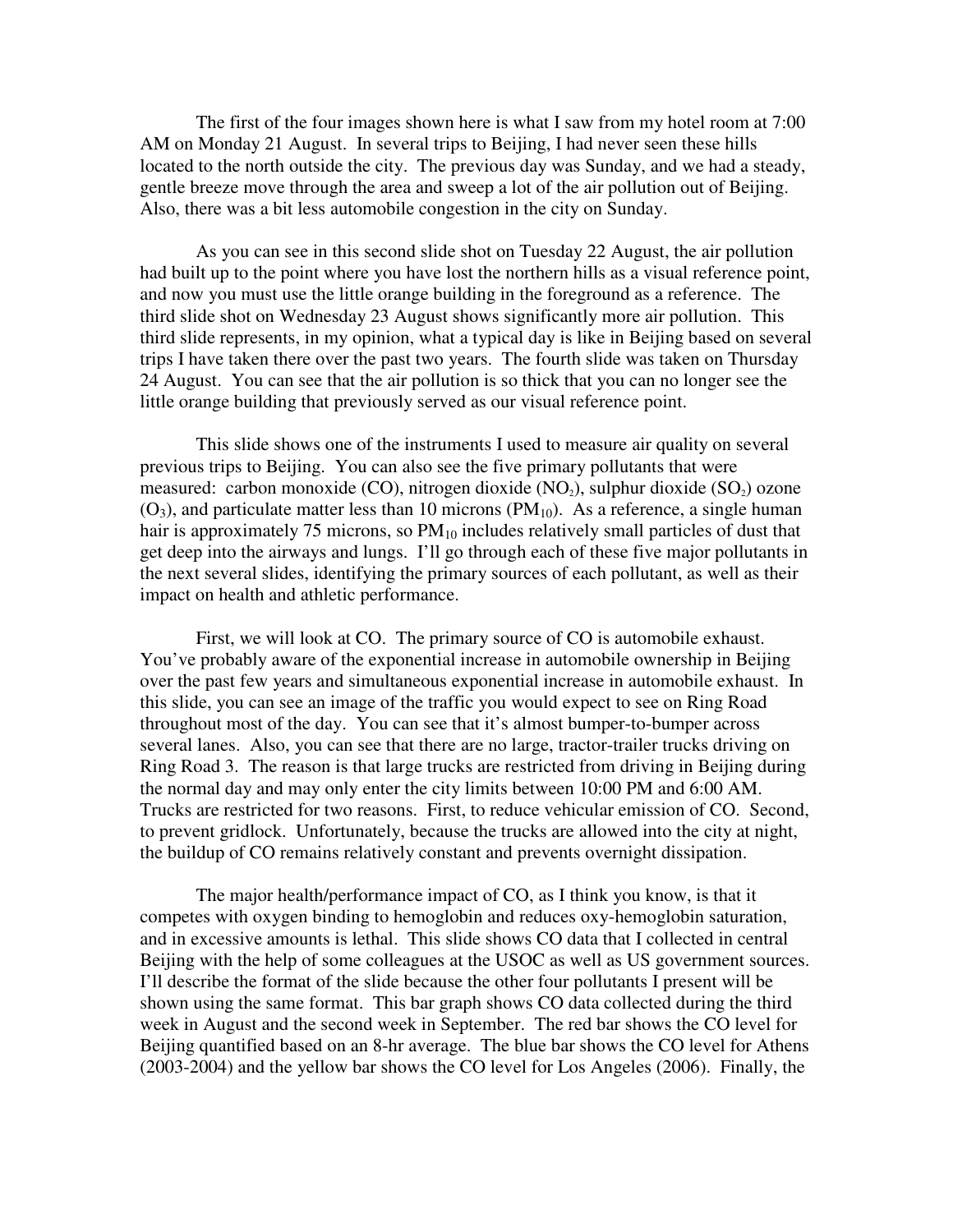hatched black line serves as a reference and shows the US EPA air quality standard (AQS) for CO for an 8-hr average.

This slide shows  $NO<sub>2</sub>$  data. The primary sources of  $NO<sub>2</sub>$  are automobile and coalfueled power plants. Beijing gets approximately 75% to 80% of its electrical power from coal-fueled power plants. In comparison, a typical United States city gets 20% to 25% percent of its electrical energy from coal-fueled power plants. So you can see that coalfueled power plants serve as a significant source of  $NO<sub>2</sub>$  in Beijing. The primary health/ performance impact of  $NO<sub>2</sub>$  is on the lungs. Inhalation of  $NO<sub>2</sub>$  induces airway hyperresponsiveness (AHR), bronchial constriction, and is a major trigger of asthma and exercise-induced asthma (EIA). Studies done in our lab have consistently shown that 25% to 30% of US Olympic athletes experience EIA, both winter and summer sports. So you can see that high levels of  $NO<sub>2</sub>$  have the potential to have a negative impact on athletic performance during the Olympics.

This slide shows  $SO_2$  data. The primary sources of  $SO_2$  are petrochemical refineries and coal-fueled power plants. Like  $NO<sub>2</sub>$ ,  $SO<sub>2</sub>$  affects the lungs by inducing AHR, asthmatic responses and EIA. In addition, it also serves as a major eye irritant. This could have a negative impact on performance in sports such as shooting or archery that don't involve a lot of physical expenditure, but certainly require clear and accurate vision.

This slide shows  $O_3$  data. Ozone is technically a "secondary" pollutant that is synthesized from the combination of CO,  $NO<sub>2</sub>$  and  $O<sub>2</sub>$  in the presence of bright sunlight. I'll next refer you to the small figure I have up in the upper right. If you follow the hatched line, you can see the  $O_3$  pattern during a typical winter day in a US city. You can see how that pattern changes dramatically in the summer when the period of bright sunlight is longer and hotter. So we can expect to see the latter pattern in Beijing in August and September 2008. Ozone, similar to many of the other pollutants, affects pulmonary function primarily, and is a major trigger of asthma and EIA.

This slide shows  $PM_{10}$  data. As I mentioned earlier, a single human hair is approximately 75 microns in diameter. So in the case of  $PM_{10}$ , we're talking about very small particles of dust that are coming primarily from industrial plants, smokestacks and also the extensive construction that is taking place in Beijing. I have read a factoid that stated the city of Beijing has more construction floor space than the entire continent of Europe. And I've also been told  $-$  I don't know if it's true  $-$  that half of the world's construction cranes (like the one shown here in the upper right) are located somewhere in China. The health/performance impact of  $PM_{10}$  is, once again, primarily on the pulmonary system. In this slide we see the effect of different particle sizes on different levels of the pulmonary system. Starting at the top, particulate matter on the order of 5- 10 microns will affect the nasopharyngeal region, producing inflammation and congestion. Next, particulate matter on the order of 3-5 microns will penetrate deeper into the trachea and the bronchioles, producing congestion, bronchoconstriction and bronchitis. Finally, particulate matter on the order of 0.5-3 microns may penetrate all the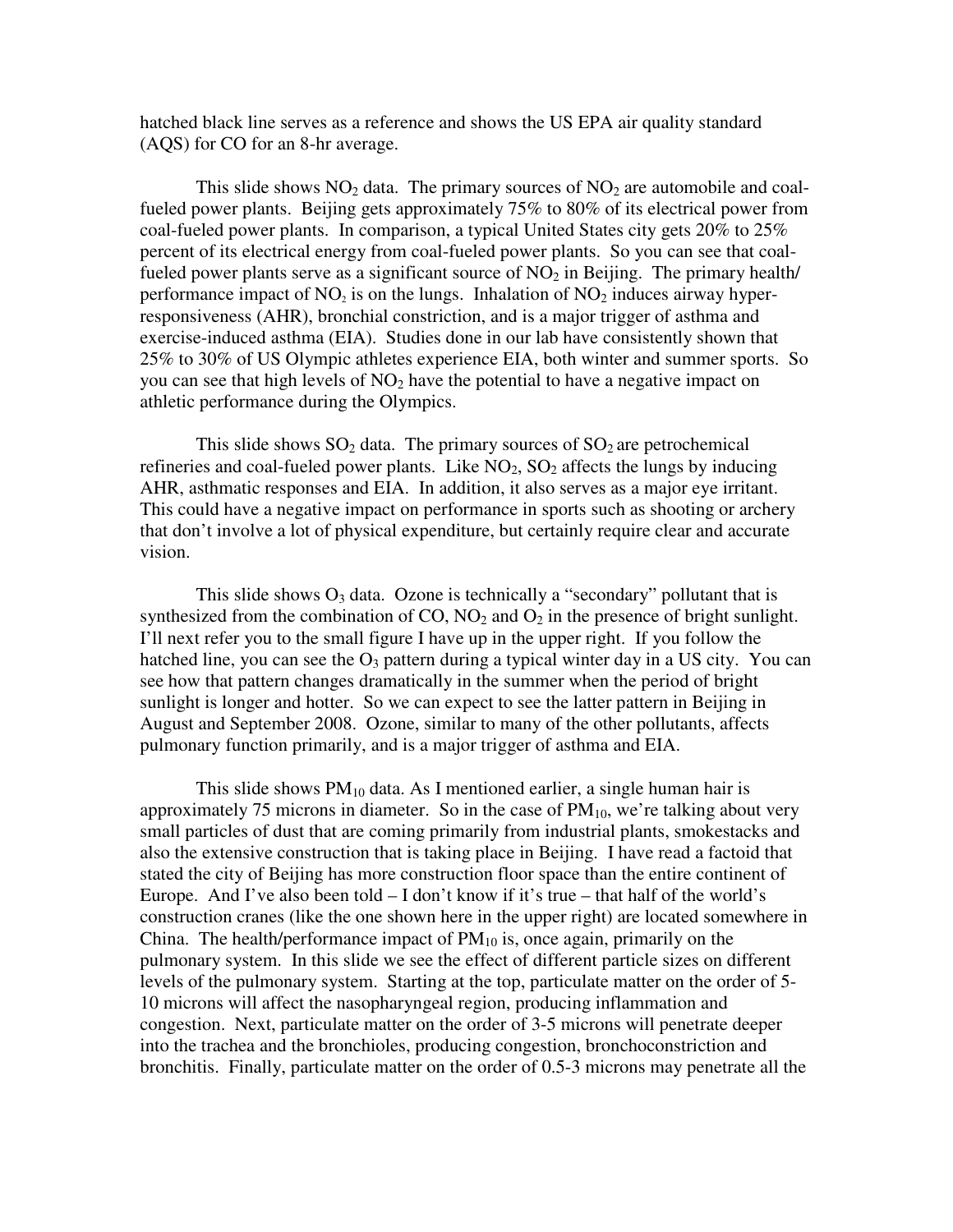way to the level of the alveoli (where oxygen is transferred to hemoglobin), leading to congestion and bronchitis.

In addition to smokestacks and construction, another source of PM in Beijing comes from the dust storms that originate in the Gobi Desert and Mongolian Steppe region, located to the west and northwest of Beijing. This slide is a satellite image showing the effect of a dust storm on Beijing. Research suggests that, due to deforestation and overgrazing, the Gobi Desert is "creeping" eastward toward Beijing at a rate of about 950 square miles per year, which is equivalent to about two-thirds the size of Rhode Island. I guess the good news is that these dust storms occur primarily in the spring, when the prevailing winds sweep off the Gobi Desert and Mongolian Steppe in an easterly direction. We don't expect to encounter any dust storms in August or September 2008. However, in the spring it is a very serious problem that results in hundreds of pulmonary-related fatalities every year.

This slide shows what is known as the "effective dose" of exposure to air pollution during exercise. Although it is a bit technical, I believe you can grasp the basic concept of the examples shown here. It's one thing to sit in a chair like we are and be exposed to air pollution. It's another thing if you're an elite athlete that has one of those unique "Cadillac engines" and is able to produce very high ventilatory rates and thus, be exposed to a significantly higher "dose", if you will, of air pollution versus you or I sitting in a chair. So I will ask you to focus your attention here where "effective dose" (ED) is defined (and calculated) as: pollutant concentration (ug/mm<sup>3</sup>) x ventilatory/breathing rate (L/min) x exposure time (min). During exercise, after you reach a certain point (for example, going from 4 mph pace to 5 mph pace if you're running), you switch from nasal breathing to mouth breathing. In addition, your ventilatory rate goes up. Both of these changes combine to significantly increase the ED during moderate to high-intensity exercise. At the bottom of this slide, I've shown a couple of examples to illustrate the difference between resting ED and exercise ED. You can see in the example for rest, the ED over a period of 8 hours is actually *less* (4.32 ug/mm<sup>3</sup> O<sub>3</sub> / L O<sub>2</sub>) compared with the ED for an elite endurance athlete during highintensity exercise for just 30 minutes  $(4.50 \text{ ug/mm}^3 \text{ O}_3 / \text{L O}_2)!$ 

So which athletes will be most affected by heat, humidity and air pollution? As shown in this slide, the answer is those athletes/sports that are outdoor and require a sustained effort and/or exposure to the environmental conditions. This would be particularly true for the endurance-based events like the marathon.

So in closing, I'll just tell a little bit of a story; I'll go back in time. I think a lot of us in this room can remember the 1984 Olympics in Los Angeles. Going into those games, air pollution was considered to be a potential problem. It was a huge problem for this man, Steve Ovett, who was one of the greatest runners in the world at that time, world champion, world record holder. Steve Ovett also suffered from asthma and EIA.. Here you can see that in his first event, the 800-m final, he finished dead last with a time of 1:52.28. There are probably 10 to 12 high school runners in the United States who, at the end of their season, can run faster than that. So the impact on this athlete was huge.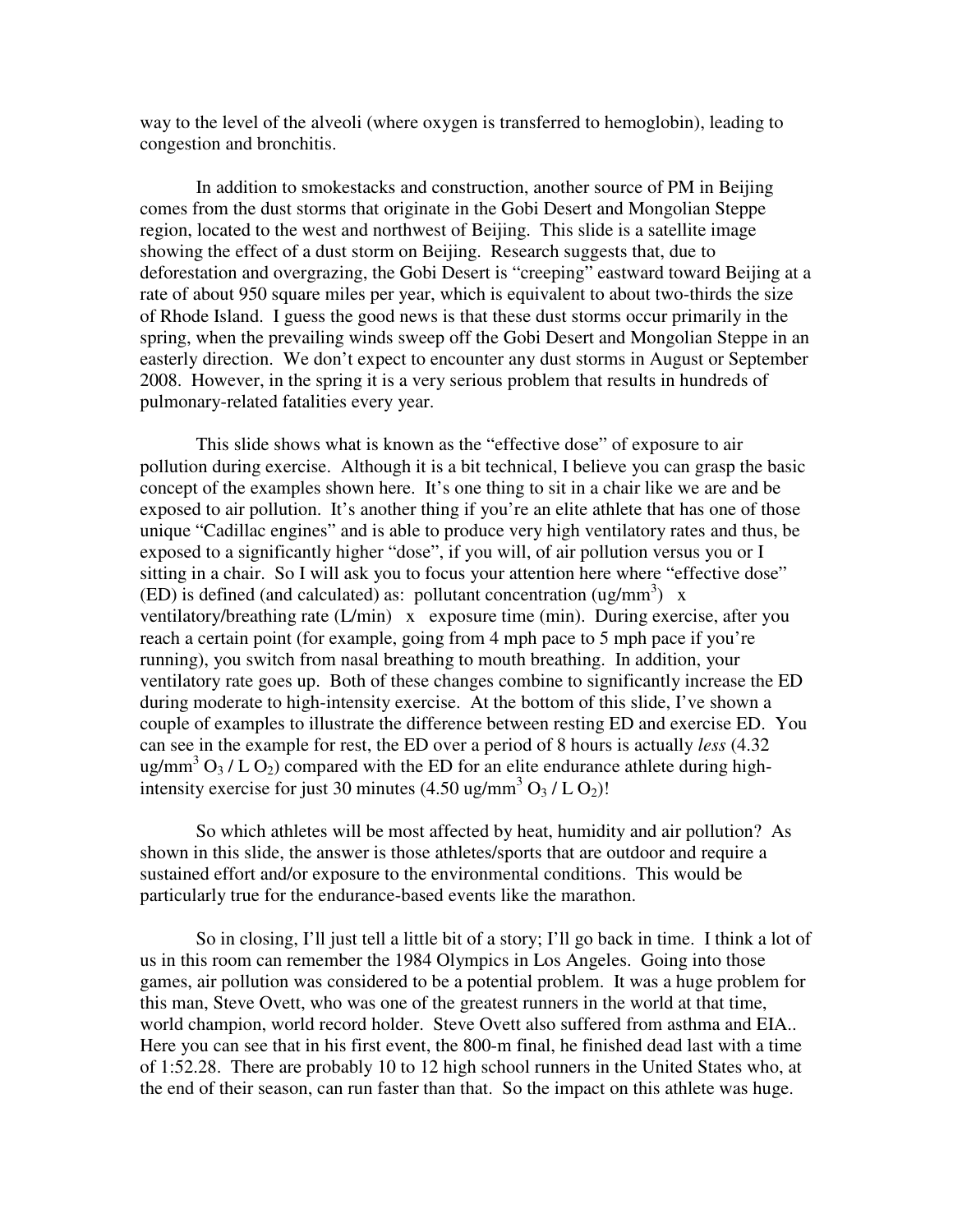As you can read in the caption, he was medicated and immediately hospitalized. And to his credit, as a great champion, he got out of that hospital bed and came back a few days later to run in the 1500-m final. You can see the result here; he was a DNF, a "did not finish". He stepped off the track and was taken away on a stretcher. So this is a very, very sobering lesson from 1984 that certainly has motivated me, because I do remember those races. And it has helped me to stay focused and motivated in my job, day to day, as we prepare Team USA for the Beijing Olympics. So with that, I'll say thank you, sheyshey, and hopefully I can contribute to the discussion in a few minutes.

### (Applause.)

MINXIN PEI: Thank you. I've learned more about the air in the last 15 minutes than in the last, what, seven years, six years after the games were awarded. This is just terrific. Thank you. Now, Bob will be the last, but not least speaker.

ROBERT DIETZ: Thank you Minxin for the invitation here. For CPJ, it's very encouraging that when people are discussing the Olympics that one of the important issues that comes to mind is media coverage. CPJ is an organization of journalists run by journalists and which works for the benefit of journalists. To have these issues included in a discussion like this and in the overall realization of their importance to the Olympics is very gratifying.

Let me get right to the point. As of this morning, with less than one year to go until the Olympics 29 journalists and editors behind bars in China. That number is down from 31 last year. Most of the journalists are being held on vague state-security related charges, revealing state secrets, subversion of state power; these are all catch-all phrases that the government uses to round up journalists and lock them up. Using that tactic, China holds the dubious distinction of being the largest jailor of journalists in the world and they've held that record since 1999.

Despite holding that record, in 2001 as we know, the IOC awarded the Games to the – to China. And as Sharon pointed out, the agreement between Beijing and the IOC has never been made public, but there was plenty of skepticism voiced at the time. Both the IOC and the Chinese government put forward a scenario that once China was buoyed by Olympic ideals, the country would grow away from government control of the flow of information and stop jailing those journalists who would dare confront the system. The message was that the media, unfettered for the Games, would continue to be free after the world's attention on Beijing moved on.

Well, Sharon pointed out that opening up has not happened and it doesn't look like it's going to happen. China did lift some restrictions in January of this year on foreign journalists, allowing them to travel more freely around the country and to interview anyone without asking permission, pretty much operating the way journalists in developed, industrial countries work.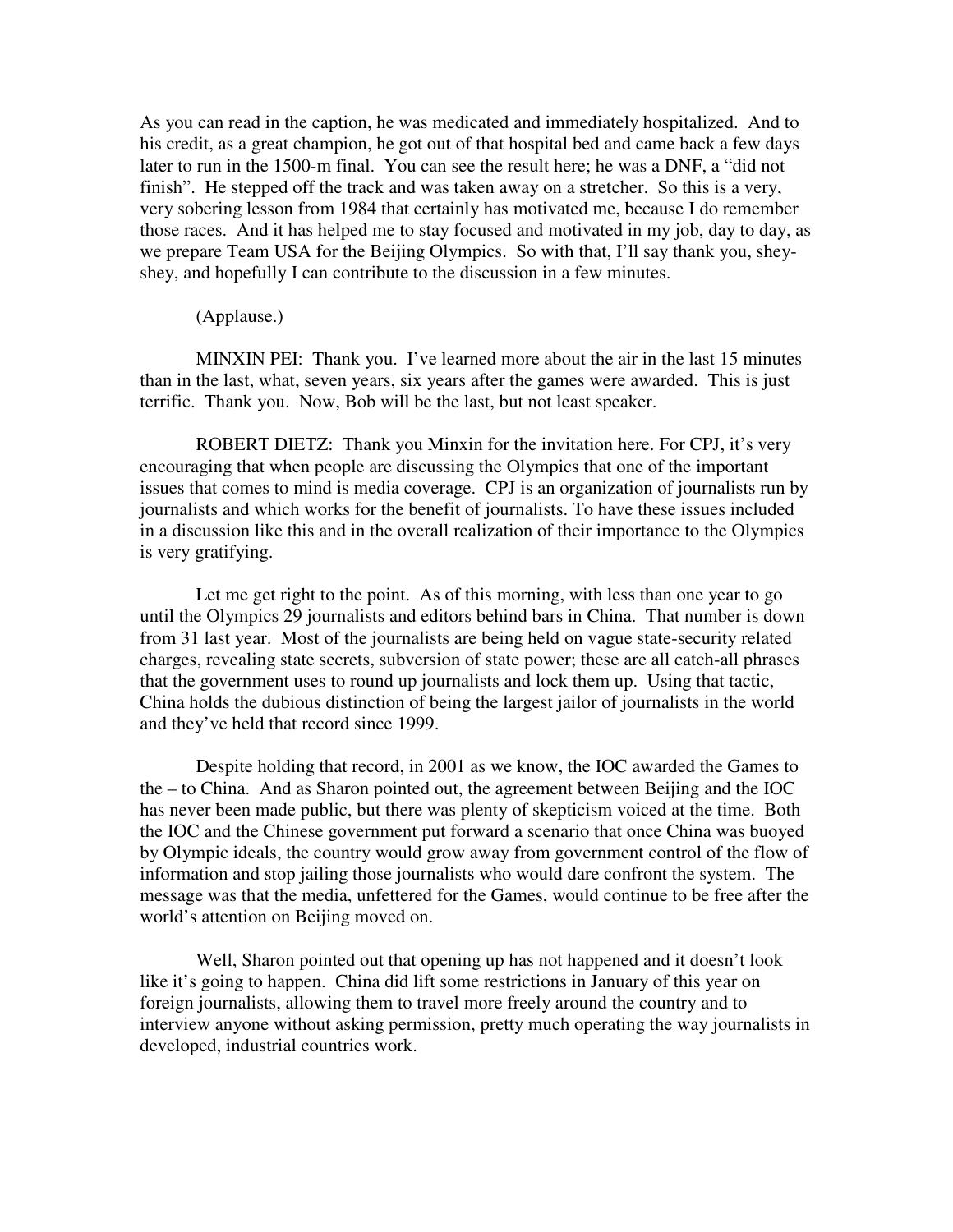Those rules applied only to foreign journalists, they do not apply to Chinese journalists, that was made very clear. Chinese journalists tell us that while they're very envious of the freedom that's been given to their foreign colleagues, they would be very cautious in exercising those freedoms anyway, even if the government had extended those freedoms to them, simply because they don't know what's going to happen in China once the spotlight of the Games has moved on and they're left behind to carry the wake of could become pretty aggressive news reporting.

Since the Games were awarded in fact, not only have media restrictions not gotten better, they've gotten worse. In the run-up to the  $17<sup>th</sup>$  party congress, which is coming later this month, the government has silenced journalists. Journalists know, at this period of time before any large meeting like this, before the NPCC meetings or party congress meetings, that they are held under stricter-than-normal rules in terms of what they can report, who they should speak to, and how aggressive they should be in performing their jobs. And people have dialed back on their reporting just automatically.

CPJ maintains close contact with Chinese journalists, usually by phone. We find that people are reluctant to pick up their phones at this point. They're not ready to exchange in email exchanges. And when they do speak, they're very guarded and it's clear, it's a given that at these periods of time, journalists are under even more pressure than ever.

In the last few weeks, the government has shut down several IDCs, they're Internet data centers, which are basically services – companies, private businesses which house servers which host website and blogs and those sort of information. There's been a wholesale shutdown of those. The way the system works in China is that the Internet is seen as basically a private enterprise endeavour, just as it is in the U.S., but in fact closely watched and owners of facilities and sites are held responsible for what's posted on their sites.

A company that would host a site on which one of its bloggers or one of the people using their servers should say anything that the government doesn't like, will cause the government at this point, especially in this run-up to the party congress, to close down the entire server, close down the entire building of servers, which means that hundreds, thousands, many thousands of websites – good, bad, indifferent, pop star websites, political criticism websites, the whole range of sort of the blogosphere – is just closed down and just plummets in terms of use. This has been the response in the government's response in the run-up to the party congress.

To us, when the government has to take these sort of steps, these drastic kind of measures, it's an indicator of how desperately they're running, trying to stay ahead of this information flow, that they just really have to allow to grow because of its intrinsic value to an expanding economy. But, on the other hand, that growth is fraught with danger in terms of people expressing much more freely ideas than they're accustomed to. Frankly, we see the government as playing a catch-up game, a rearguard action trying to stay ahead of what the Internet has brought into the world.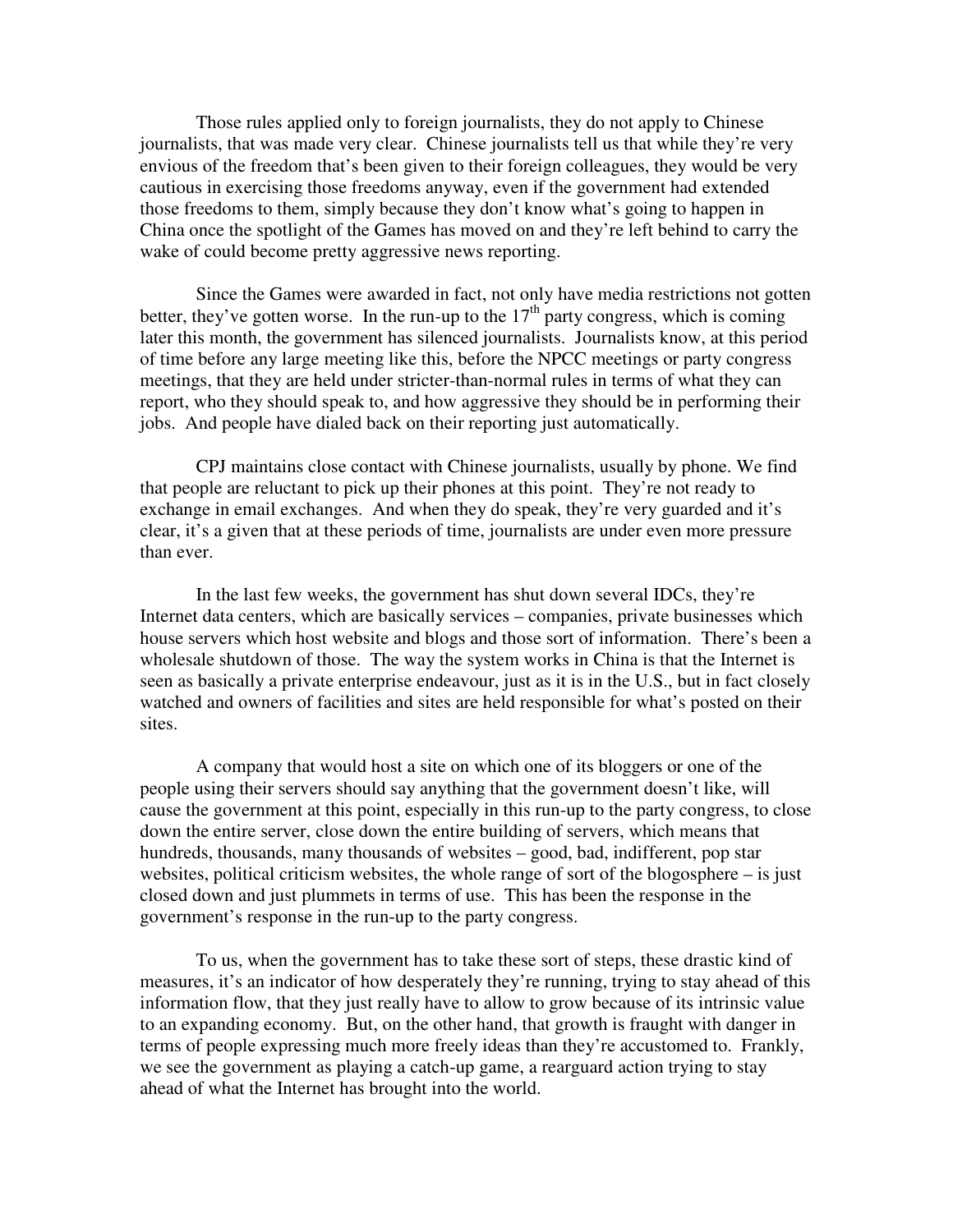It also extends well beyond the Internet: bulletin boards, message boards, phone texting, if you text with Skype, for example, if you use pretty much any digital form of written communication, the government is almost guaranteed to be watching it or at least has the capability to watch it. Given the massive number of people using these, it's almost impossible to monitor all activity, but China most likely has the most advanced Internet censorship capabilities in the world. They're kind of leading the way for a lot of other countries. We know that in Burma, for example, they had received advice from China on how to control their Internet activities.

That's a quick overview of the situation in the, and it's a mixed one. China media is growing; government wants to control the information, finds itself in a double bind. It cracks down on journalist, and as I said, it's the largest jailer of journalists. We throw these numbers around – 29 journalists in jail, people harassed and hounded. I thought I'd just take an opportunity to quickly go through a couple cases of the type of person that we're talking about, okay.

More than half of the journalists who are in jail in China at this point are in jail because of Internet-related activity. Many of the journalists who posted information on websites overseas, particularly Boxun News and Epic Times, the website closely related to Falun Gong, are in jail and they have been come down on very heavily. Another problem in looking at these journalists is that many of them straddle the line between journalism and political activism.

And the analogy that I like to draw here is, think back to Thomas Paine and "Common Sense" and how what he wrote really motivated and sustained the American Revolution. On the one hand he was a journalist, and on the other he was a political activist of a very clear, certain stripe. It's a fine analogy to draw but I think it applies to a lot of these people as well. You can see the problem now in a digital age in which just about everyone has the equivalent of a colonial-era printing press on their computer desktop.

Let me go down through some names.. Chen Renjie and Lin Youping were jailed in 1983 for writing and publishing 300 copies of a pamphlet called Ziyou Bao, Freedom Report.

Chen was sentenced to life in prison and Lin was sentenced death without reprieve. A third colleague, Chen Biling was executed. Their arrests came in 1982 and by CPJ's count, these two men are the longest held journalists anywhere in the world who are jailed because of their activities in journalism.

Their jailing came at a time when China, in 1982, when China was just beginning to open up and liberalize its economy and move forward out of its old hide-bound Marxist ways. If you fast-forward now in time to 2005, Li Changqing, who was the deputy director of Fuzhou Ribao– Fuzhou Daily, which is a provincial newspaper, he was jailed in February 2005. He investigated the case of a whistle-blower, Huang Jingjao, a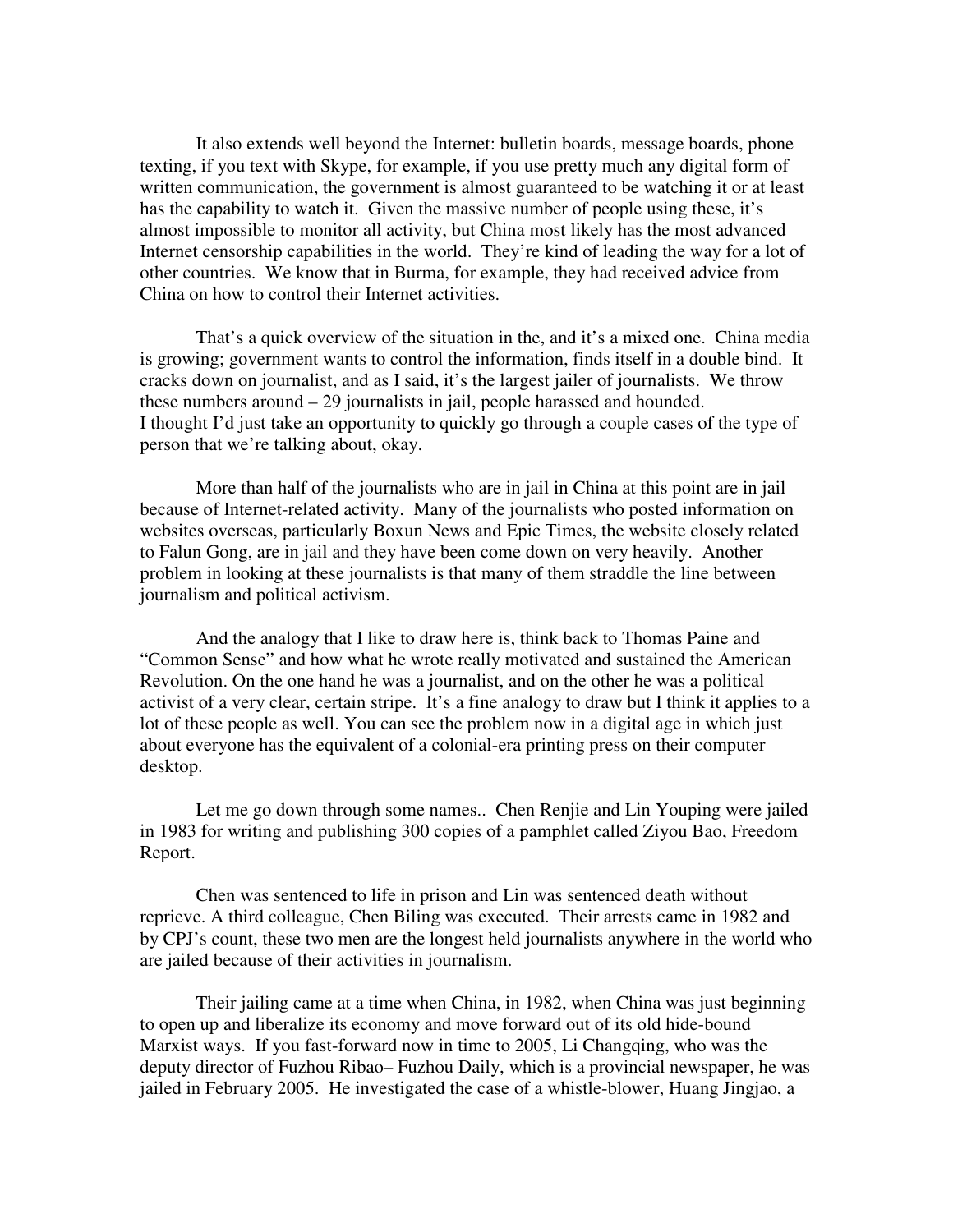party member who had written letters critical of other party leaders and corruption in the local party. Li was initially sentenced on subversion, again, the use of these catch-all charges which can mean anything; he was tortured, he was repeatedly questioned, and then **not** charged with subversion.

Because they were unable to convict him on a subversion charge, prosecutors came up with a charge that's called "deliberately fabricating and spreading alarmist information." That charge was related to an article that Li had posted for Boxun, the overseas website, in which he claimed that in Fujian province in that year, there were 100 cases of dengue fever. Dengue fever is a common occurrence in warm weather in Fujian every year. It just reappears annually and the government has been unable to control it, which is not necessarily a criticism of the government.

Li reported a hundred cases that he'd found by going from hospital to hospital and just basically doing a reporter's work of call up the sources, find out what's going on, get the information and collect it. The official tally for dengue that year was 20 cases and Li was thrown in jail for having done a better reporting job than the public service system in China.

A name familiar to many people in here is Shi Tao – he was the former editorial director of Changsha-based Dangdai Shang Bao. He was formerly arrested in November 2004 charged with providing state secrets to foreigners. He had sent an email on his Yahoo account to friends in the U.S. What he had done was transcribe the notes of a meeting that the paper had had with the propaganda department giving directives on how to report the 15<sup>th</sup> anniversary of the Tiananmen crackdown and the aftermath of that, the shooting of students in the streets.

He sent those notes to a friend in the U.S. using his email account. He was given a 10-year term in 2005 and the prosecution was helped mightily by the information which Yahoo readily gave them with little resistance and pretty much acquiesced in his jailing.

Another reporter with an overseas connection is Zhao Yan, who was just freed September  $15<sup>th</sup>$  this year. He was the Chinese researcher who worked for the Beijing bureau of the New York Times. He was originally imprisoned for three years in September 2004 on charges of fraud after originally being arrested for revealing state secrets, again use of this catch-all phrase. He had been accused of giving information to the times about the intention of Jiang Zemin to resign. Jiang had already stepped down as president, he had yet to resign as the head of a military commission. The Chinese government hates spreading this sort of this inside information; it's anathema to them and they were livid.

They tried to nail Zhao on that count, couldn't, and came up with a most likely bogus fraud charge stemming from his earlier career as a journalist and sentenced him to three years. He had two years in already when they sentenced him and was freed in September. He is the first person to be charged with but acquitted of revealing state secrets in China. Part of the reason is because the New York Times was so adamant in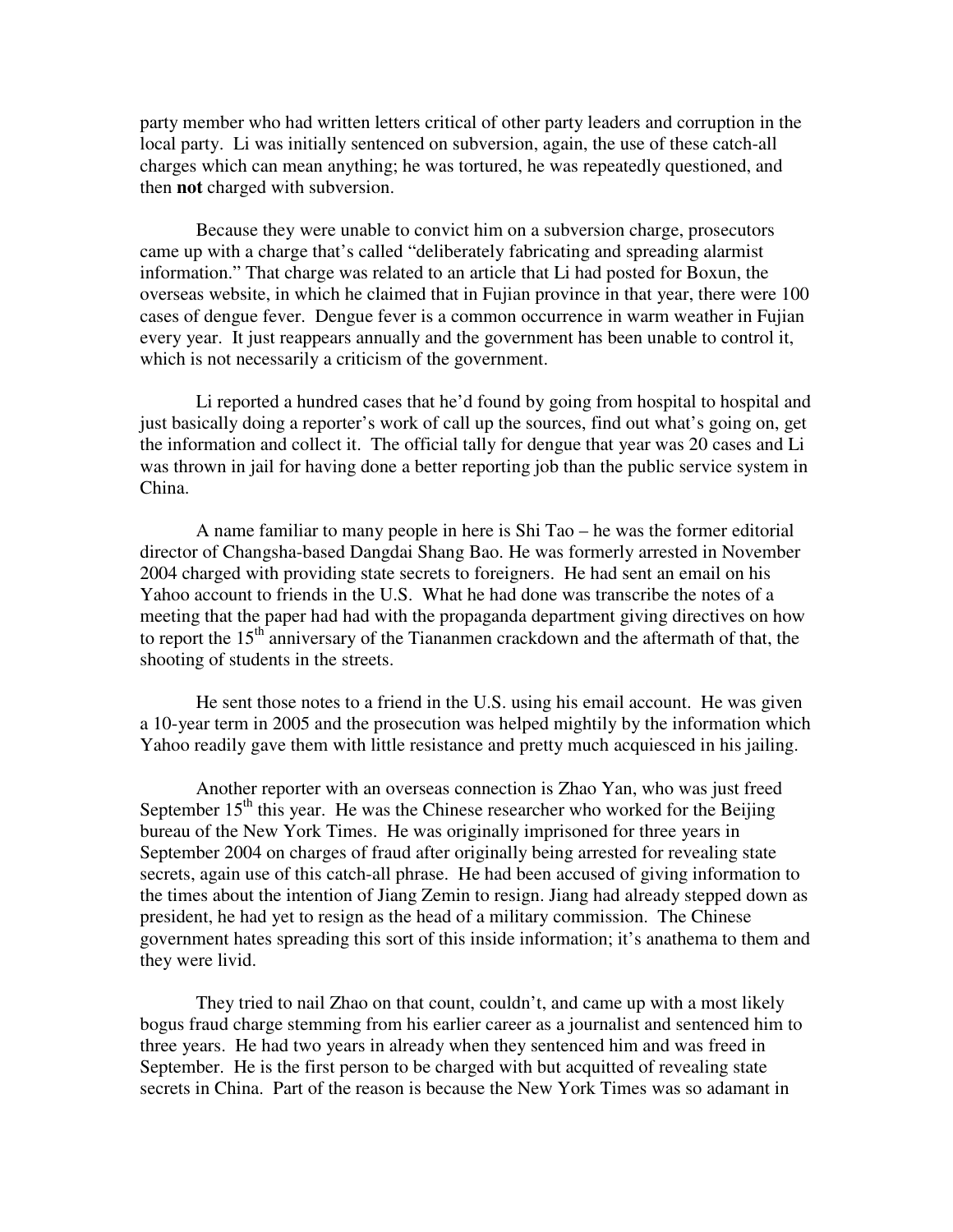their support for him that they hired several lawyers to confront this case, and to its credit, the legal system found that it couldn't convict on the more serious charge.

You can appreciate the fear of Chinese journalists who go down these lines and pursue this sort of information, not having the New York Times at their back, having most likely a very intimidated newspaper editor or owner or management team who, the last thing they want to do is run afoul of the government and have their operation shut down.

Zhao was lucky; not so lucky was Ching Cheong, a reporter for the Singaporebased Straits Times. He was arrested in Guangzhou when he tried to meet with a source to get an interview with ousted leader Zhao Ziyang. He was accused of gathering information for Taiwan. The way we know this now – all these trials were behind closed doors — is that somehow, sometimes this information makes its way online and the court records appeared online. They showed that he had written or researched openly for the Foundation of International and Cross-Straits Studies, which is a Taiwan think tank, not an intelligence-gathering operation.

Ching had openly signed his name to articles, wasn't writing or hiding or doing anything undercover; he was working openly as a journalist. He is set to be released in April 2010.

Pretty chilling cases, but they really don't show the entire story of what's going on in China. In fact, the overwhelmingly vast majority of journalists in China manage to stay out of jail, report in an increasingly expanding media universe in which there is a great amount of competition, come up with new stories in the fight for readership, viewership, or listenership in terms of radio. And these journalists are quite ready to pursue that and they work, operate in the same model that other journalists do.

What they do face is a system of a steady flow of directives from the propaganda department, which manages to make their way down to every publication, every journalist, every writer in China. It flows from the top, from the propaganda department, and it's a daily stream of directives, information covering everything from the most sensitive of how to cover Tiananmen Square demonstrations to not reporting on a doctor who picked up his phone while in surgery and answered a phone call, a terrific story that swept across China before the censors could get on top of it and was shut down.

I'm running out of time here, so let me cut this short. As I said, foreign journalists report fewer hassles; our concern lies more with local journalists in China. We see several opportunities to come to their assistance. One is that we've met twice with the IOC, once in Lausanne, and once in Beijing. We're attempting to meet with them again either in October or in January in Beijing. We see the IOC as very conservative, resistant to change, but we do feel that being that conservative sort of organization would respond to pressure from human rights groups and journalists to at least bring and put these concerns in front of their Chinese counterparts.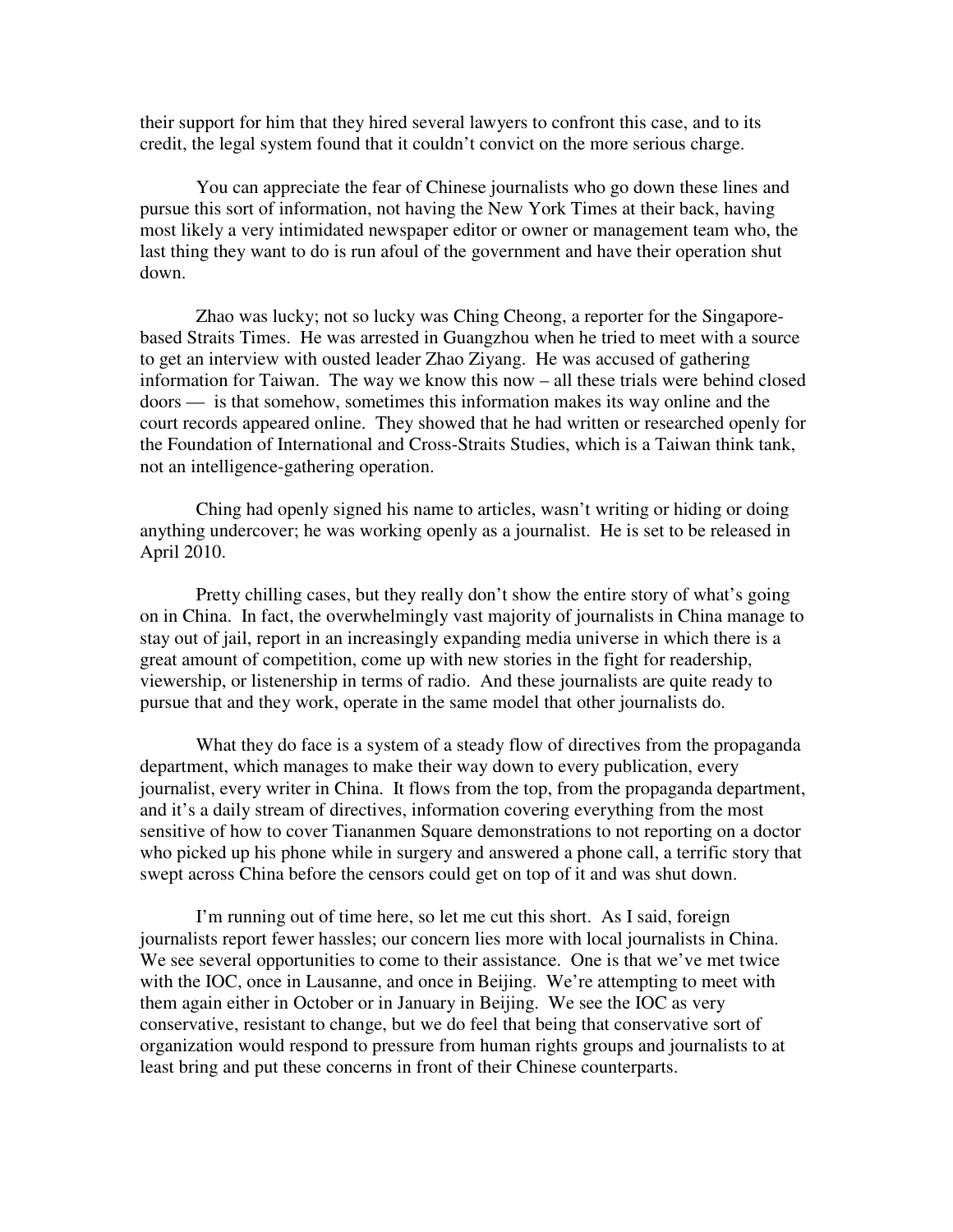Our board of directors is very well connected, a sort of backbone of editorial management in American media, a lot well-connected journalists from the Wall Street Journal, the New York Times, broadcast, and we see an opportunity to press the Games' sponsors, almost all of whom are American to, again, push these concerns to the Chinese government in their dealings with them. They can at least explain the pressure they're under and try and bring about some sort of change.

And finally, we are a journalists' group, an organization of journalists working for journalists. We work closely with a lot of journalists and we see as perhaps the best tactic and the one we're most accustomed to doing is keeping journalists informed of what's going on in China.

We released this report — Falling Short — which is on your chair, in August in Beijing. And our intention is to keep making sure that the 20,000 to 30,000 journalists who will be going to Beijing in August fully understand that while they're in Beijing, they're going to be covering the Games and every aspect of the Games in this wonderful country in which they're taking place, and that they have to keep the question of media concerns in the front of their mind; that the Chinese colleagues that they're working with, many of whom will be hired by news organizations to work as fixers, runners, assistants, producers, will be operating under a fully different set of rules than the foreign journalists who are there. Our job is to make them aware of that.

In the end our greatest tactic, our most forceful tactic will be to keep this issue in front of foreign journalists going to the Games, to make sure that they continue to raise it as they're covering the Games, as they're swept us in all this grandeur and these other issues and to use journalism as a way to continue to bring pressure on the Chinese government.

I think, with that I've run out of my time and Minxin, why don't you take it over, please?

MINXIN PEI: Thank you, I think we have about  $-$  (applause)  $-20$  minutes for Q&A. I suggest that we ask questions, we then let the speakers gather their own list so that we can economize on time. Let me use my privilege to ask each of them one question.

To Sharon, there's a lot of talk about disruptive tactics by human rights groups during the Games. Do you think that such tactics will work, will be more helpful to the cause of human rights, or counterproductive given the fact that most Chinese people want to see a smooth Games?

And to Bob, are you aware of any Chinese propaganda department strategy or instructions on how the media should cover the Games, domestically of course, in Beijing?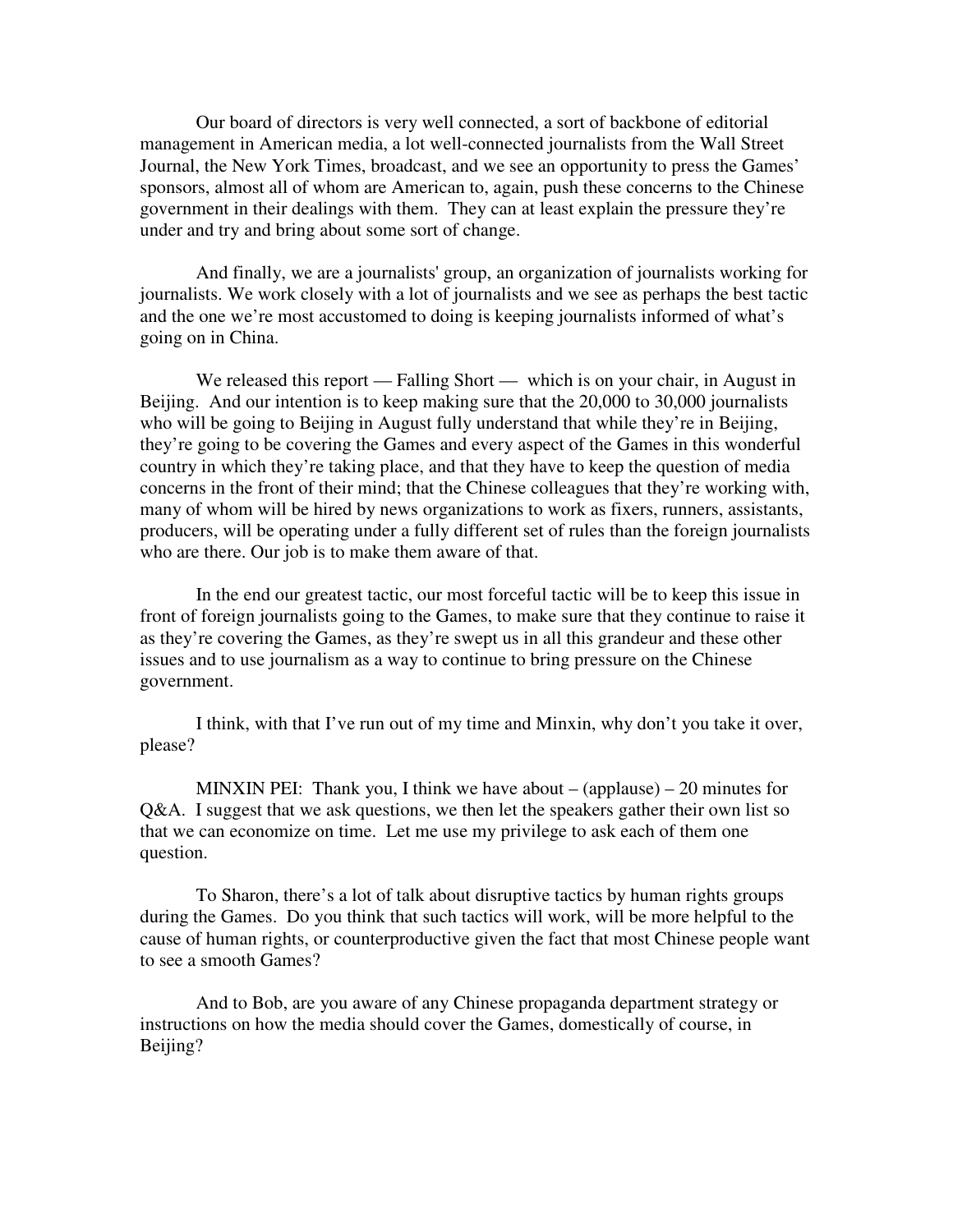And then to Randy, the Beijing government recently put a third of the vehicles off the road for a week, any effect of improving air quality?

Jeff, please?

Q: Jeff Bader from Brookings. A question for Sharon, if I could, a question for Randy as well. To Sharon, as we know the Games is not the Chinese Olympics—it's the Beijing Olympics, and it's the city that has to make the commitments and the offer. You mentioned that the contract is not a matter of public record. I wonder if you could tell us whether there are commitments by the Chinese government as well as the Beijing government, or are the commitments only by the Beijing government, and do the commitments only apply to Beijing or are they China-wide?

And my question for Randy is, could you speculate about during which events the athletes are most likely to feel the effects of weather and pollution that you described?

MINXIN PEI: Who gets the next one? Yes –

Q: Kimberly Bennett, this question is for Randy. I've heard or read recently, and I can't remember where, that they're talking about moving many of the endurance events outside of Beijing to Qingdao, in particular the marathon. And I'm curious about whether that's true, whether the USOC might be working with other national Olympic committees and the Chinese to figure this out?

MINXIN PEI: Okay, let's start and then we'll get the second round after this.

Sharon, Randy, and then Bob.

SHARON HOM: Thanks, James, let me take that one because it's a fairly straightforward question.

Regarding clarifications of the commitments, immediately following the selection of Beijing as the host city, the Host City Contract was signed by the Beijing authorities, the IOC, and the China National Organizing Committee (NOC). Together with China's NOC and the Beijing authorities, the Beijing Organizing Committee for the Olympics Games (BOCOG) is responsible for realizing the obligations set forth in the Host City Contract and the annexes. However, throughout the various stages of the application, the representations made by Beijing are commitments too.

About "disruptive" approaches or different approaches –we'll hear more about one of the campaigns in the next panel. A number of human rights groups, NGO groups, including the Save Darfur Campaign, Tibetan groups, have started more publicly aggressive campaigns, but I would not characterize them as disruptive. I'm not sure what you were actually referring to, but let me say that there is a range of approaches and some of these are focusing on more high visibility pressure tactics and some of those tactics may be more confrontational than others.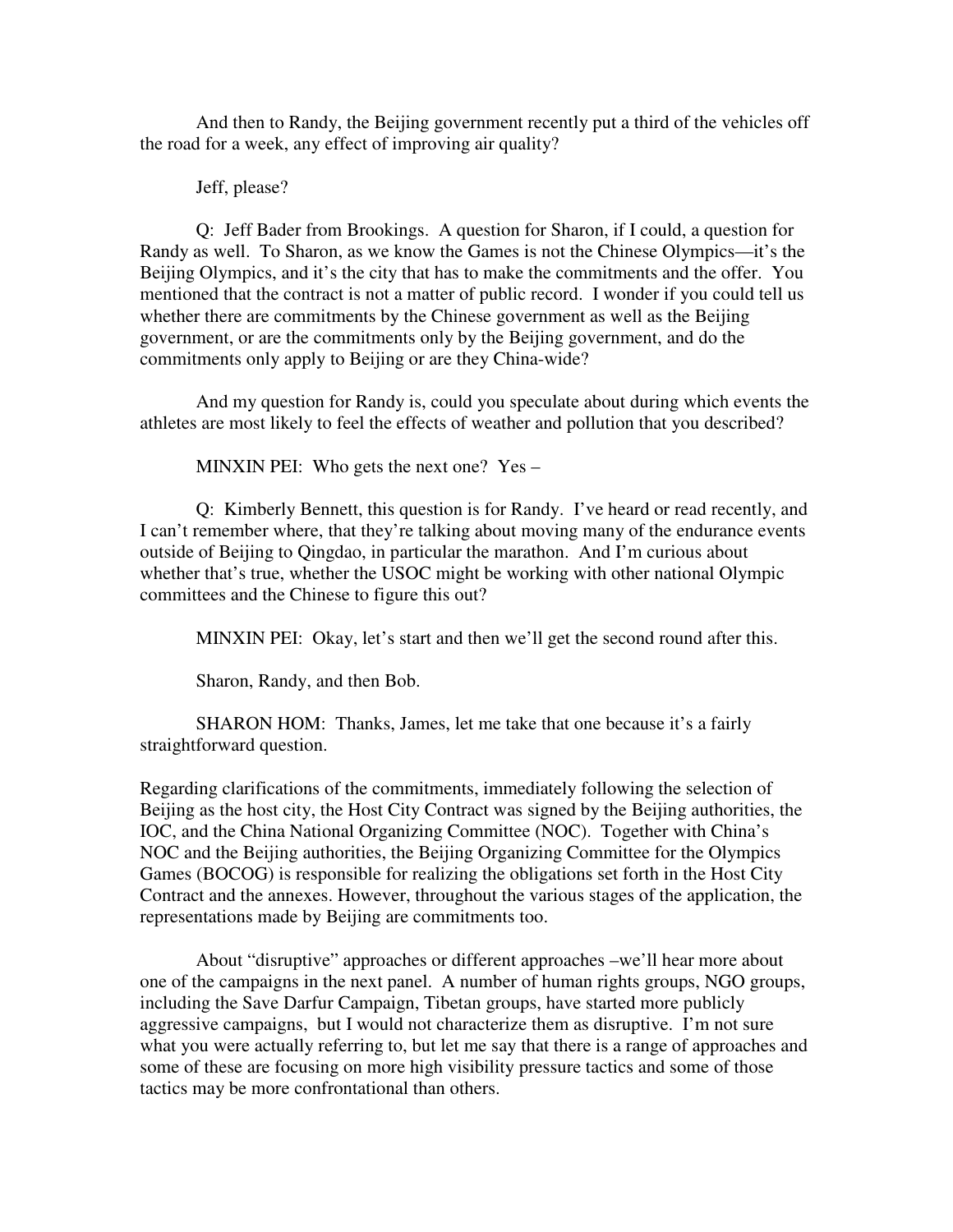For Human rights in China, our approach and practice is a preference not to use direct confrontational strategies; however, we do believe that there's absolute need for multiple, simultaneous strategies because the problems are so huge and complex, no one group, no one sector, no one organization, no one government is going to have an impact in isolation. So, it's more like there's a huge pond of China human rights problems, huge, somewhat polluted, but then we throw little pebbles in or big boulders, whatever we can mobilize to the edge and then shove it in. I don't think you're going to really know and what the ripple effects will be, but it's very important that something be done.

And that's not a PC line; it's really how we try to work, including collaboration with number of groups who are involved in more of the confrontational strategies. We are not calling for a boycott at this moment. There may be a moment when we will, but at this point we don't, but that has not precluded us from working in a very, very collaborative, respectful way with other groups.

The real answer to Pei Minxin's question of approach is another question: why does the choice of tactics matter? Why does it matter if there's an impact? What's at stake is not only, and this is not to marginalize, Randy's excellent presentation on the technology of the air and heat, on the athletes themselves. Imagine, if you're not an elite "Cadillac engine," but a poor, impoverished Chinese citizen living every single day under these conditions. So, I think what's at stake is really the impact on the Chinese who have to live and work and bike under these kinds of conditions. Imagine the massive health costs, the health bill that's going to come due, all of these costs right now being externalized.

So, I think what's really important to keep in mind -- that groups involved, CPJ and the media more broadly, scientists and doctors like Randy, corporations, government representatives, think tanks –we each have different comparative advantages and expertise to bring to the table and we need to bring all that to the table. And in the current issue of the China Rights Forum available in the back of the room, issue, Human Rights in China has identified different ideas in the "What You can Do!" section depending on who you are, say a tourist, an athlete, or journalist.

Human Rights in China also prepared an FAQ for foreign journalists in the last issue on the media regulations, To give you a preview, we are soon to release a beautiful 2008 calendar with images of China and that identifies over 300 individuals in detention on specific days. . So you can look at January  $1<sup>st</sup>$  and know who's still in prison, and how many more years they have to serve. The calendar also features 12 individuals in detention, including Shi Tao. The calendar is a concrete tool, to think about a strategy that's both inspiring, remembering the human cost, but giving people an individual in detention to remember.

MINXIN PEI: Randy?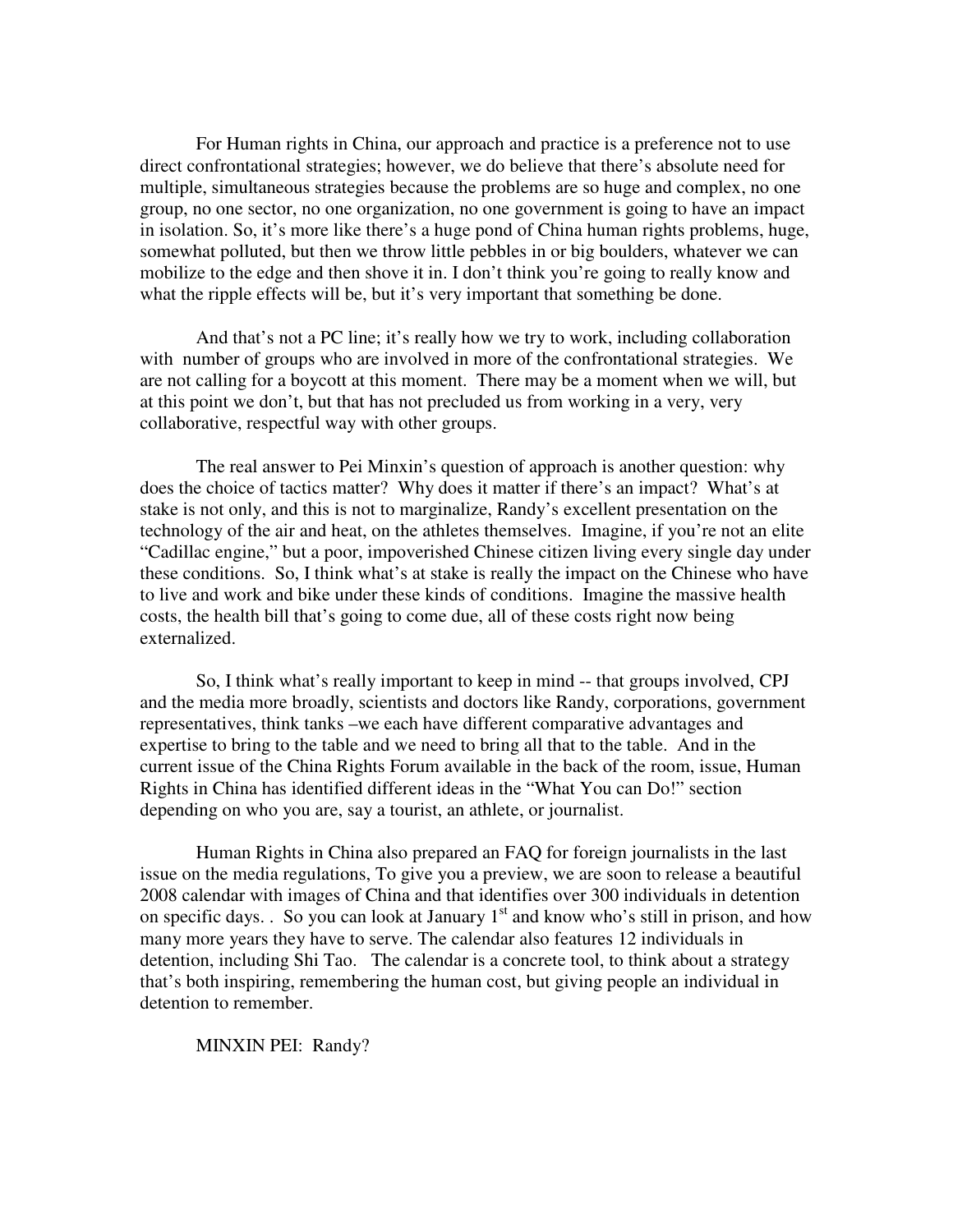MR. WILBER: I'd like to answer, first of all, the question from the gentleman about which events will be most affected – certainly the endurance-based events, outdoor-based events. Let's say at one end of the continuum would be the marathon where the athletes are competing for over two hours, outside in that environment, in direct exposure to heat, humidity, and air pollution. So you could take any event that's contested outdoors and involves an endurance component , be it continuous or discontinuous; discontinuous being like softball, where the girls are out and in and out of the dugout, but they're out on the playing field for approximately two to two-and-a-half hours. So those athletes who have extended exposure (continuous or discontinuous) to the environment (heat, humidity, air pollution) will be affected the most and they will be the primary focus of our attention in terms of preparation for competing in those challenging environmental conditions.

However, a message that we're sending to an athlete like an indoor volleyball player, whose knee-jerk reaction might be, I don't have to worry about heat, humidity or air pollution; I'm indoors. First, of concern might be the air-filtration system of those indoor venues, which will be drawing from the ambient air outside the venue. Also, we emphasize to indoor athletes that they will be spending a significant amount of time outdoors doing things like walking around, shopping, going to restaurants, etc. We faced that same challenge in Athens. The historical central district of Athens --- Plaka --- was the social center of the city where the best shopping and restaurants are located. Unfortunately, it was also the most polluted and hot, due to traffic congestion and high population density. In Athens, we advised out athletes to avoid the Plaka until after they were done competing. We will make similar, more stringent recommendation to our indoor athletes competing in Beijing. So to answer your question: all the athletes will be affected to some degree, and if we don't take the right precautions, it could negatively impact their performance. At the top of the list would be the endurance athletes who are competing outside.

The second question I'll take will be Minxin's about the effects of reducing automobiles. I think you all know in that November 2006, when the Africa-Asia summit was held in Beijing, the Chinese authorities implemented an odd-even license plate system that apparently produced good results. When I was there in August, they also implemented the same odd-even license plate system over a four-day period of time. However, it's been difficult getting what I consider valid, accurate information from the Chinese government (via the media) as to its efficacy on reducing air pollution in Beijing.

I would suggest that the construction, industrial plants and factories may be an even bigger issue than automobile traffic. In fact, there's a recent study authored by David Streets in the journal Atmospheric Environment. His research team used satellite images and calculated that about 33 percent of the pollution that affects the city of Beijing actually comes from the adjacent southern and the western provinces, which are heavily industrialized. So whether governmental control will be extended to those industrial provincial areas during the Games, I don't know. So I think that industrial pollution and construction may a bigger concern than the automobiles. Control of automobile pollution may be more of a superficial, highly-visible change that will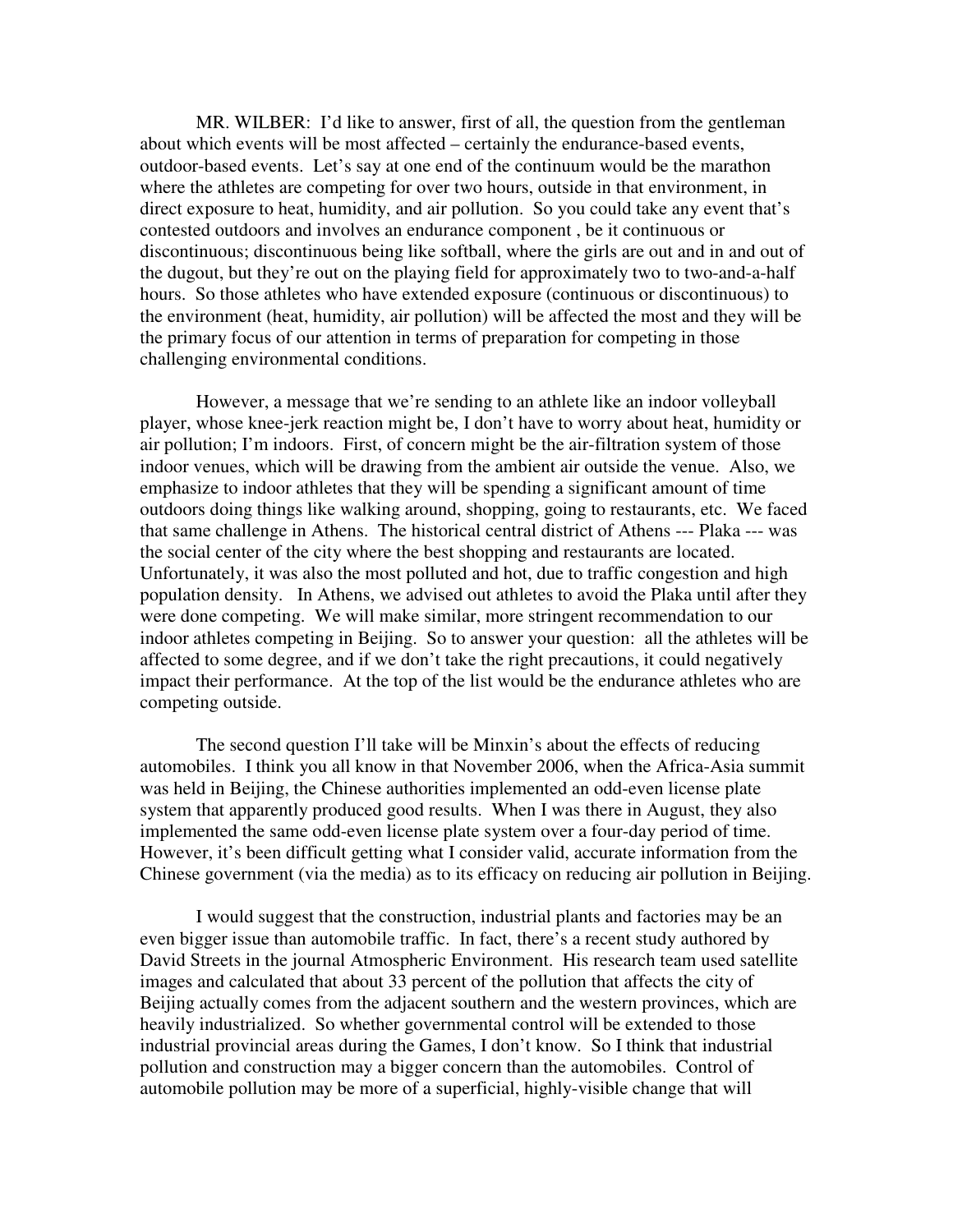probably get a lot of press coverage and may convey the impression that the Chinese government is really doing something about the air pollution issue. Whether automobile restriction will reduce the degree of pollution I showed earlier, I question that.

And the last question that was posed, in terms of moving the Olympics or some of the events, the endurance events, from Beijing: I can say in general, I can't provide specifics; I'm not authorized at this point to provide specifics, but I can say in general that this is a serious consideration at this time by Mr. Rogge, the head of the IOC, and we have cooperated in sharing some of our environmental data with other countries and the IOC. I don't know what the status of that decision is at this point, however, typically once you get within six months, certainly four months, those types of decisions will not change; in other words, we won't go over there two months after the Olympics and find out that the marathon's going to be run in Hong Kong. There's a certain timetable that's set and established by which the competitors and the athletes that need to be aware of and know.

I can tell you from the USOC perspective, and it has been the same from the first day I went to Beijing in March 2006, the message that we have sent to Team USA athletes and coaches is "hope for the best, but prepare for the worst." In fact, that is the mantra that we would carry into any Olympics, be it in a polluted environment or not. I compare the Olympics to going to war in terms of preparation, logistics, equipment, mobilization, etc. The main difference, of course, is that nobody gets killed. Team USA has a real challenge in Beijing 2008. The Chinese would like nothing better than to topple us from the number one position in total medals and gold medals. They have an excellent team, and they have home-field advantage. So we have a real challenge ahead of us and we need to be totally prepared and focused to help our athletes perform at their best. So at this point in time, we've stopped measuring heat, humidity and air pollution and we are going on the assumption that it will be hot, humid and polluted in Beijing next August and September. We are now in a totally proactive, implementation phase and are putting into place specific equipment and strategies that will help our athletes compete optimally. If we encounter conditions like the ones I showed you in the August 2006 slides, then we'll be prepared to deal with it. If the environmental conditions are not that bad, then that will be one less layer of stress on the athletes' shoulders, and that's what we want.

MR. DIETZ: Your question was, have there been specific directives handed down about how to cover the Olympics. Yes, there's been a steady flow of them; ever since before the country made its bid for the Games, we're aware of directives telling reporters how to cover events, how to cover the bid, how to cover domestic unhappiness with the bid, how to encourage support for making the bid. And there's just been a steady run of that since, I don't know how far back our records go, but there's a steady stream.

The way the system works is that it's much more reactive than you might think, that when an issue arises, these directives come down. They come down very quickly, and through phone calls, faxes, text messages. Most official organizations have internal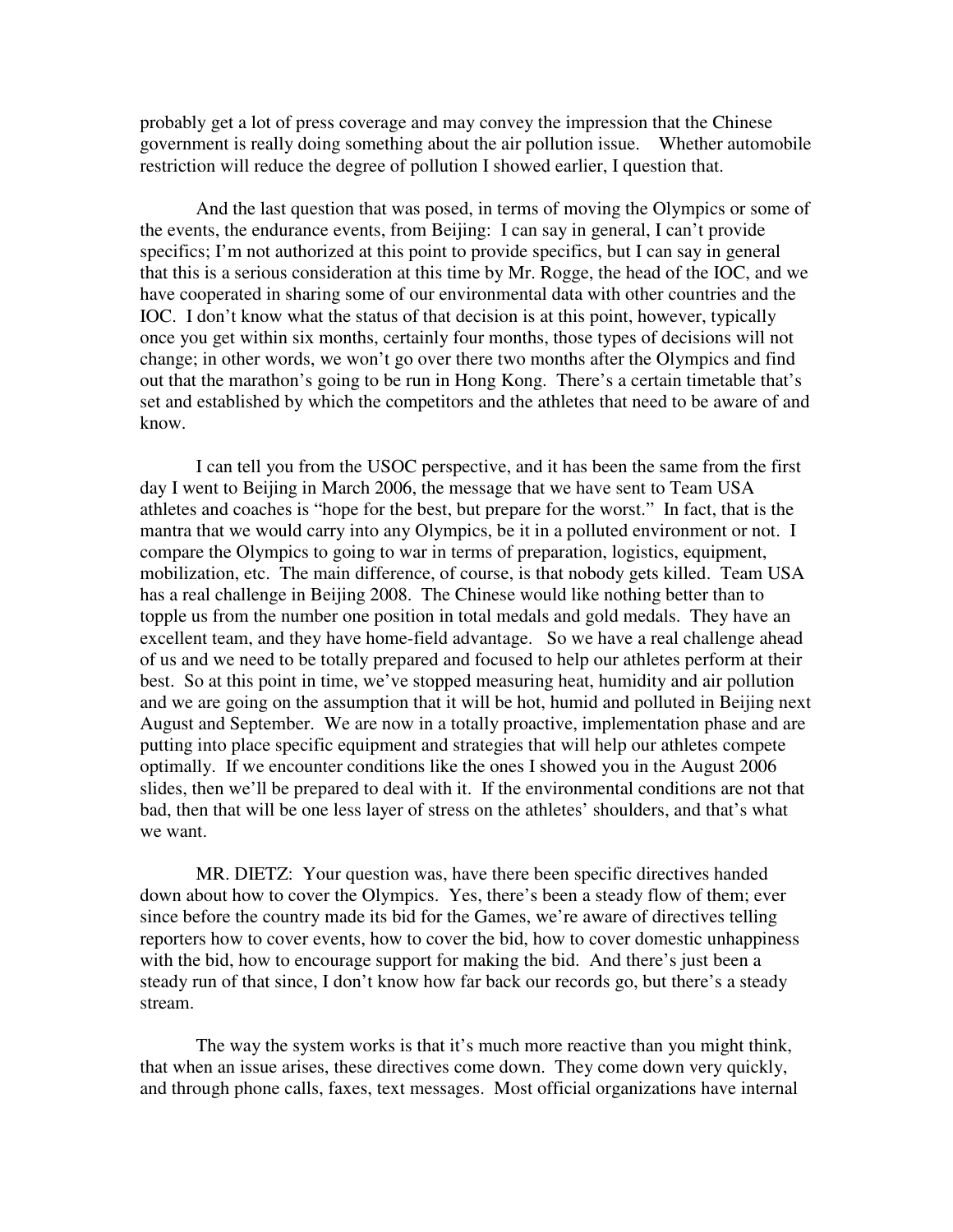Internet hookups in which this sort of information, these directives are handed down quickly, and there's a steady stream of them.

I think one of the indicators of how closely the government is driving these issues is if you start looking at the official publications, and then the second-tier publications, which are owned or operated by the official publications, and notice the similarity of headlines, stories, approaches, the extensive use of Xinhua, which is the official news agency, rather than a paper sending out a reporter to cover a story. And you can get a very clear sense of how closely the government is involved in controlling not only the flow of information but the attitude, the approach of reporters, their take on the situation. So, yes, I think it's been well-followed and censored and we don't expect that to ever let up, even after the medal ceremony.

MINXIN PEI: Last round of questions. Bert?

Q: Thanks for an excellent set of presentations.

First question is to Randy: What would be the comparison with Mexico City and Seoul at the time when they held the Olympics? The pollution problems have gotten less serious in countries as their per-capita GDP has risen.

And to Sharon: You said that the situation is clearly getting worse, and I think that was roughly the same time in your presentation that you talked about the Party Congress preparation. But what's your assessment about freedoms in China over the last five years, since the end of the Jiang Zemin era? Is it really getting worse, or if not, why not?

Bob Dietz, I just wondered, a lot of these problems are local problems, in provinces of 30 or 40, 60 million people, and national as well. I don't mean to diminish that. But what's the Chinese record on a per-capita basis, compared to other countries where journalists are regularly arrested?

MINXIN PEI: The gentleman in the back.

Q: Just a quick question for Dr. Wilber which is, in the good luck games, including the women's world cup, have you seen affects that you're expecting during the Olympics so far in these events?

And a question for Mr. Dietz is, with some of the limited press passes, particularly for the U.S., there'll be a lot more press going that is not accredited. And, you know, what do you expect the Chinese may do about that? And do you know what the U.S. press community is thinking itself, how they may have to deal if they are not an accredited member of the press but that they go to the games?

MINXIN PEI: The lady –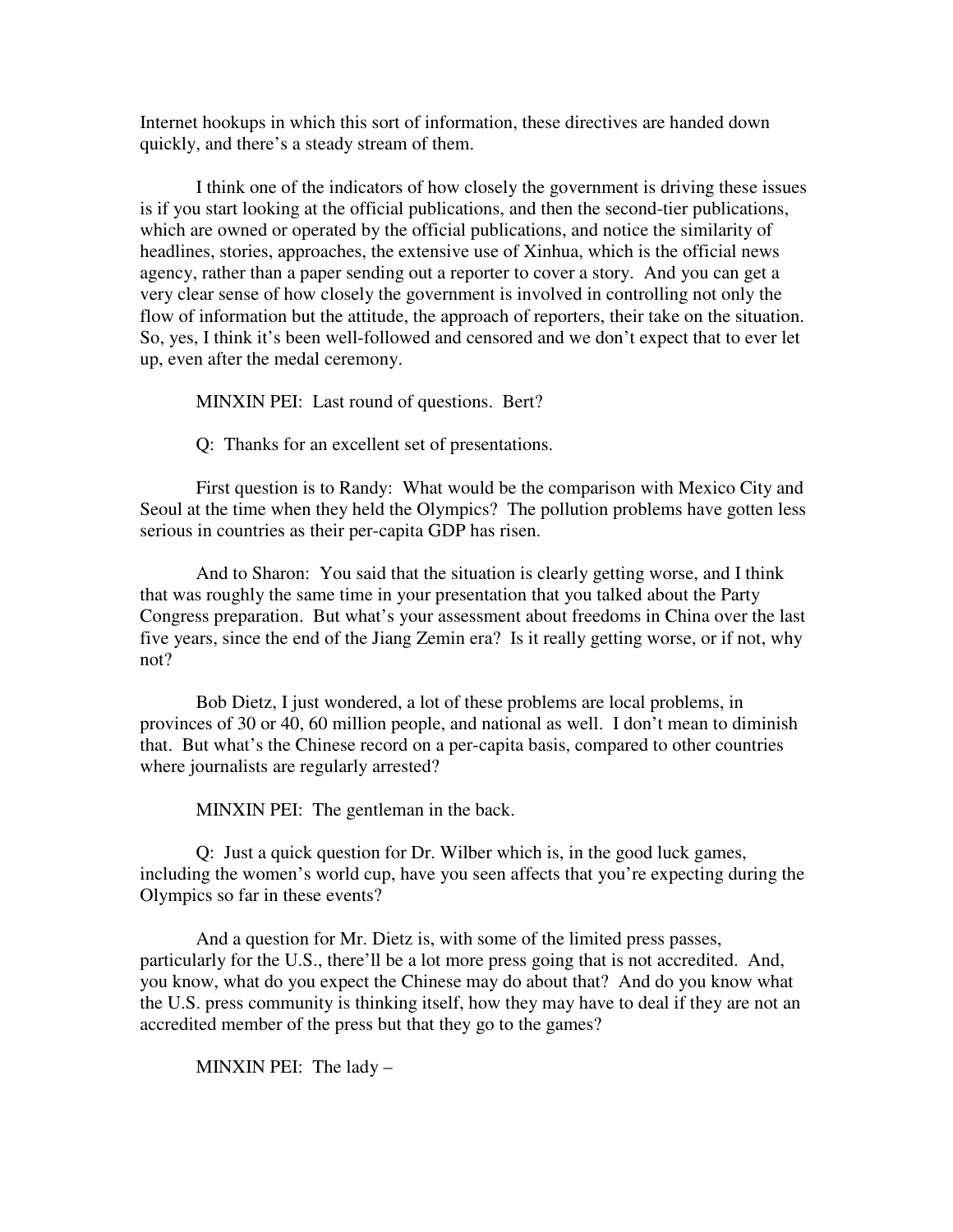Q: My name is Angela Clubb. My question is for Randy. We know that Beijing has said that a smoke-free Olympics will be part of their green Olympics agenda. And I'm wondering if you know how effective their preparations have been to make the Olympic venues smoke-free, and if you think this will be an issue that will stick with Beijing after the Olympics, considering that China contains a third of the world's smokers and over 50 percent of Chinese men smoke, and the number of women is rising. And so this is a serious issue for China, and I'm wondering if you think that the Olympics is going to be a catalyst for change or not.

MINXIN PEI: Last question, over there. Sorry, we are running out of time.

Q: Thank you. Greg Meisselbach, U.S.-China economic and security review commission.

I have two questions. First, for Mr. Dietz: To what degree of self-censorship on local Chinese level are you worried about for journalists because we hear stories of foreign journalists who do, in fact, go and interview, but, you know, in the background is a black Santana with four guys and, you know, a phone call to their cell phone that says, don't talk to – allow – (inaudible). And, you know, and so to what degree are you scared of that?

And Dr. Wilber, I just – is there any precedent with the university games or any other venues before 2001, where, you know, we had cloud-seeding in China, or where we can see at least a precedent for events like the Olympics in terms of sporting events in indoor air filtration and outdoor endurance runs. Thank you.

MINXIN PEI: Okay, quickly. Starting again from the other –

MR. DIETZ: Let's do the first question about per capita. On a per-capita basis, China's not the worst jailer of journalists in the world; Eritrea is, and I think It's Cuba which is second and China comes farther down that list. Partially, it's because of the enormous size of the number of the journalists, the large population in China; and partially it's because of the effectiveness of the censorship system, which allows me to segue to the next question.

China doesn't have to jail journalists anymore. Journalists know the rules. They know that someone is watching. They know that they can be brought to task. They know that their careers are very often on the line. But in fact, it's not a question of being frightened to death of going to jail. You can be detained, especially for Chinese journalists. Being detained locally is not a pleasant experience. The central government is able to control Beijing fairly well, but what happens at a provincial township level is very often very ugly and involves a lot of violence directed against journalists, anyone going in to report on a situation.

We did a wonderful report – our researcher, Kristin Jones, did a wonderful report last year – on how China has to cover up civil unrest at the provincial level, or the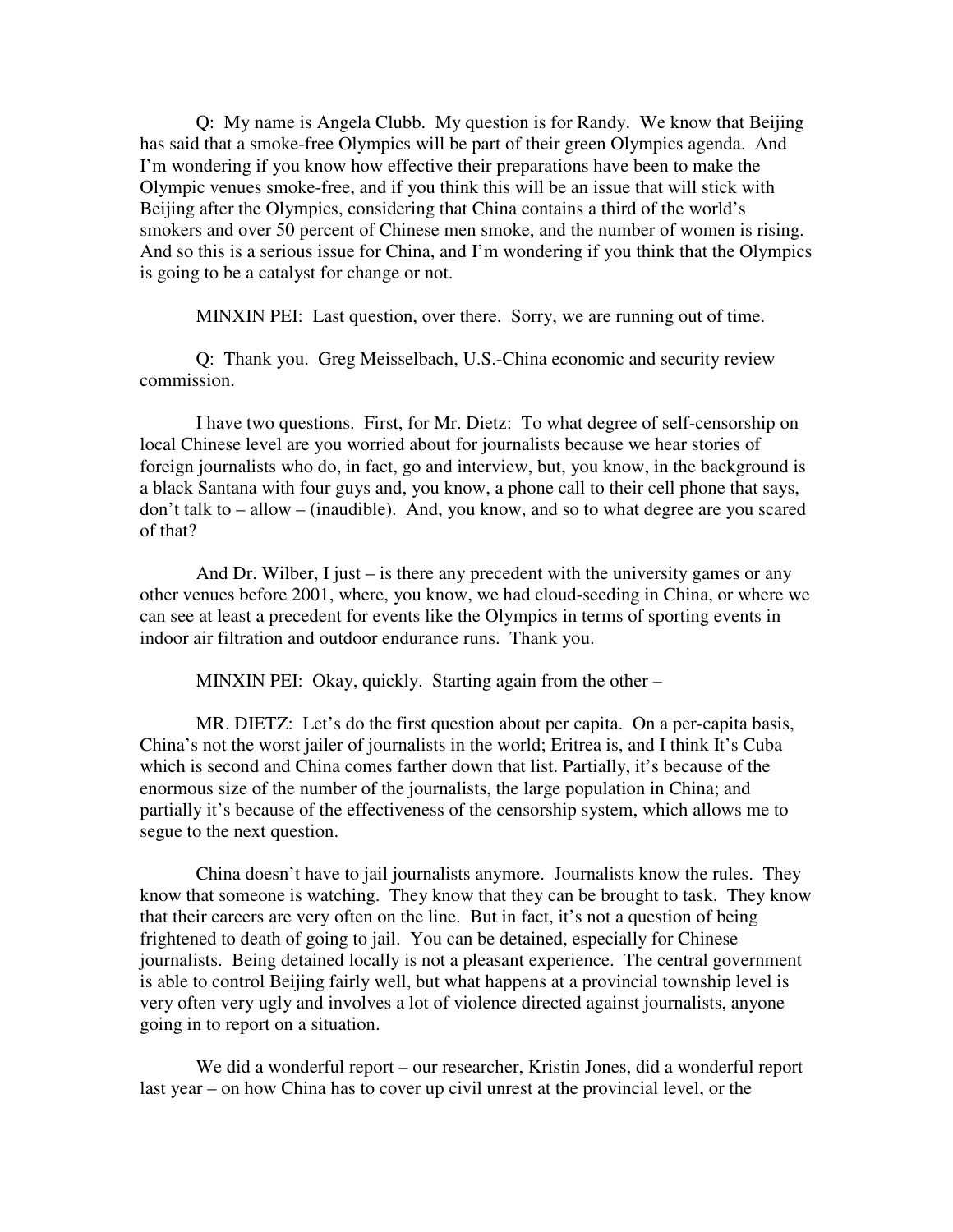township level, in villages where all the social change stemming from all this economic growth is really the focal point, and where people are paying the greatest price in terms of land loss, destruction of lives, just being forced to make a transition from what was a rural life into an increasingly industrialized society. And that's where the real pressure lies. At that level, journalists tread very, very, very carefully when they're reporting, when they're on the ground at the site of a demonstration, or when they get back to their papers and file their story. I think the great hidden problem of China is maybe not air pollution but social unrest at the local level across what remains of rural China. Covering that as a journalist is very difficult.

Self-censorship, the knowledge that these are the parameters under which I can report, why bother to go beyond this; Why aggravate my editor? Or the editor will look up the line and say, why take a chance on risking my position or the newspaper or news organization's survival, why push these stories?

And I'm going on a bit here, but having said that, the last thing I want to do is give the impression that Chinese journalists are dogging it, are not doing their jobs, and it's just not the case. There are plenty of problems with the profession of journalism in China, but there're so many people who go out on a day-to-day basis, who go after stories in the exact same way that I would have gone after a story when I was a journalist, and pursue them, write them up, and get them into the paper. And there are editors who are ready to say, I can't go as far as you want on this story, but we can go this far; let's deal with that, and they push that envelope constantly.

And those are the men and women, I think, who drive my concern about China and drive CPJ's concern about journalists in general, that they are doing a job. They are limited, they know the game, they know how it's played, and yet, so many of them still pursue that line of endeavor that it makes it worthwhile to raise all hell to make their lives better, frankly.

MR. WILBER: Four questions: First, Mexico City and Seoul relative to Beijing. Certainly, in terms of the data that I presented, air pollution is significantly worse in Beijing compared to Mexico City 1968 and Seoul 1988.

MINXIN PEI: How much worse? Do you have the figures? Do we know  $-$  is it about twice –

MR. WILBER: I would say that you could compare the environmental data of Mexico City and Seoul with the data I showed for Los Angeles and Athens. The key factor in the 1968 Mexico City Olympics was the altitude. If you remember, that's where the altitude-based East African distance runners emerged – the Kenyans and the Ethiopians exploded on the scene in 1968.

Question two, pre-Olympic test events or university games, etc. As you know, each of the sports will have what is called a pre-Olympic "test event" which is designed to pre-test the venues, pre-test the volunteers, pre-test the timing systems, etc. All of the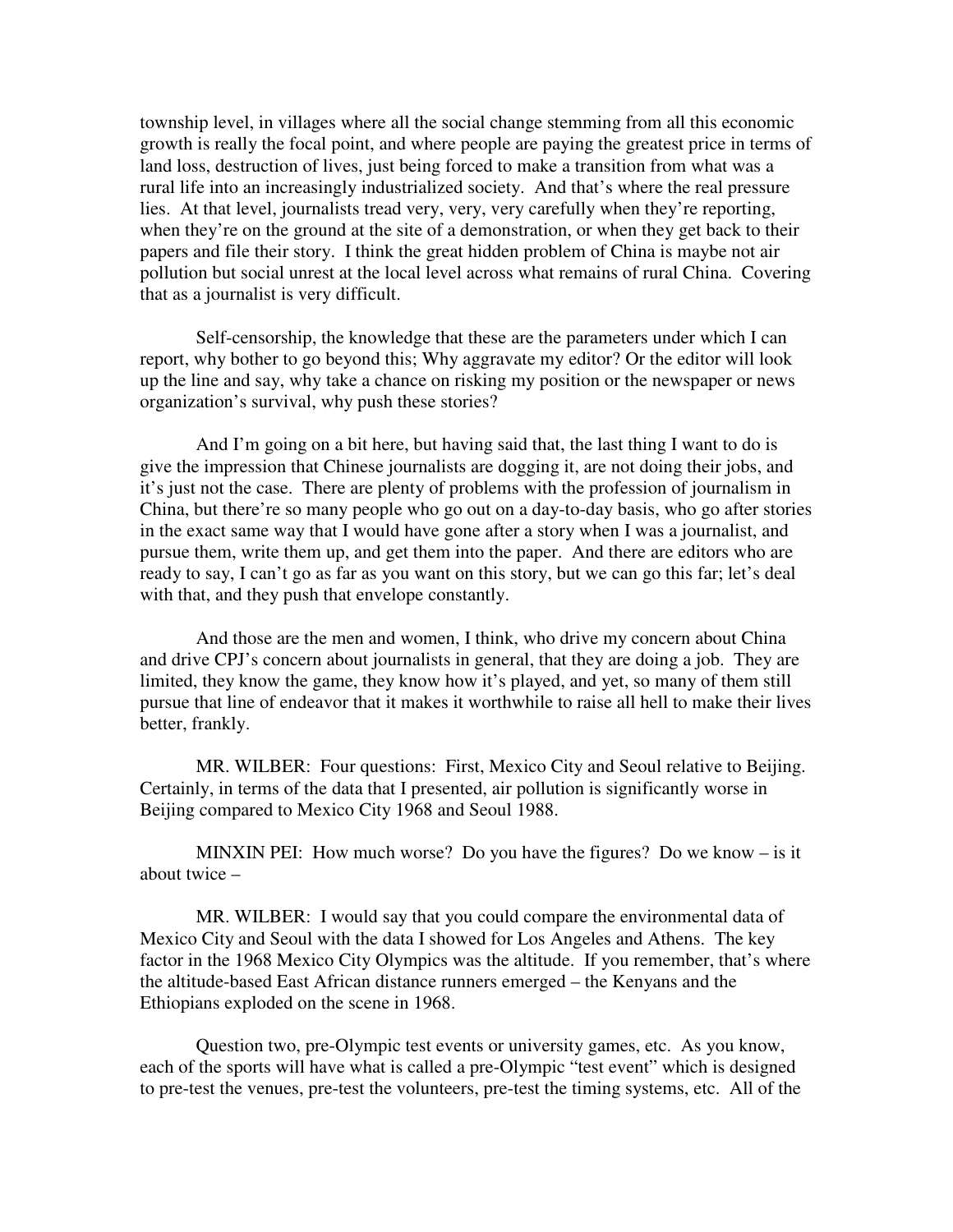potential Olympic athletes from around the world are invited to compete in what is typically a pre-version of the Olympic Games for that sport. Two weeks ago, I was at the pre-Olympic test event for triathlon, and I was also there to do pulmonary function testing on the athletes to evaluate their response to air pollution. And I found that 55% of our triathletes had clinically defined exercise-induced asthma. So yes, we are seeing the effects of the poor air quality as shown in some of my previous slides.

Smoke-free Olympics in the venues: I feel very, very confident that smoke-free regulations will be adhered to throughout the Olympic Games. Make no mistake about it, the Chinese have done, and will do, an excellent job in conducting the Games. The Beijing Olympics will be run as good as any Olympics we've ever seen. Will it hold up afterwards? I'm very doubtful and I'm very skeptical. In my experience with Olympic Games, the legacies have been primarily bricks and mortar – beautiful venues, community development of athletics, etc. The behavioral changes such as a smoke-free environment, may not be as long lasting. And that's not a criticism of China – that's anywhere the Olympics have been held, including our own country. Many behavioral and environmental legacies just have not come to fruition.

And the last question referring to precedents such as the techniques of cloudseeding to induce pollution-clearing rain. I know of no other Olympics that has proposed such methods. Again, Los Angeles. and Athens used conventional methods and strategies, and I really think the cloud-seeding is more fluff and, "wow, that's a pretty cool story", than anything else, quite honestly.

Thanks for all your questions; those are great. Thanks a lot.

MINXIN PEI: Sharon has the last word.

MS. HOM: I do, thank you.

On the question of whether there have been greater freedoms over the last five years. First of all, with a caveat of course, of information control and the limits of what we know or can know, the overall human rights situation, including freedom of expression, and other rights including economic, cultural, and social at has generally worsened.

Now, having said that in a fairly fuzzy-logic way – which is also the logic that was used by the IOC Olympics Committee in evaluating the cities because evaluation is inherently subjective when information is incomplete and partial,– using fuzzy logic, I would say the situation is generally worse. But the second important question that needs to be asked is, worse for whom?. Now, for the elite, political and economic elites, and for the urban residents by and large, you can really say that things have gotten much better. And any of you who've been to Beijing or Shanghai recently, or Guangzhou can attest to the impressive modernity taking shape.